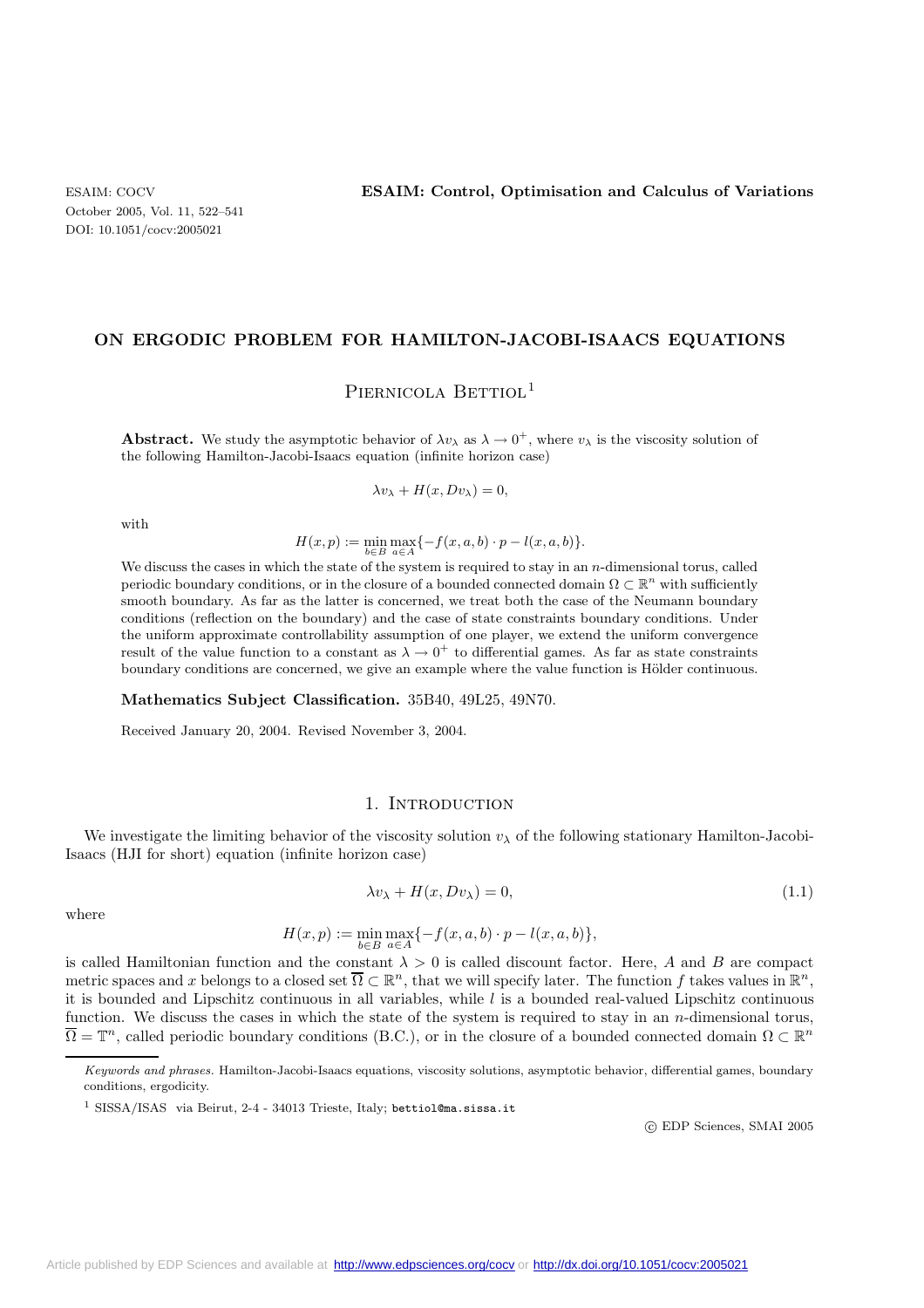with a sufficiently smooth boundary  $\partial\Omega$ . As far as the latter is concerned, we treat the case of the Neumann B.C. (case of reflection on the boundary) and an example of state constraints B.C. The existence and the uniqueness results for the HJI equations with the above conditions have been obtained in the Viscosity Solutions framework: see the textbooks of Bardi and Capuzzo-Dolcetta [8] and Barles [10] for general results (*cf.* also [17–20]; while for the Neumann B.C. and for the state constraints B.C. we refer to the articles of Lions [30] and Koike [27], respectively.

The state constraints problem was first treated *via* viscosity solutions approach by Soner in [34] for deterministic optimal control problems, where the associated value function satisfies first order Hamilton-Jacobi-Bellman PDE's. In this paper, he proposed an appropriate boundary condition for the PDE's under which the value function is the unique continuous viscosity solution. For further development see [5, 13, 32] for single player problems and [24] for the general setting of differential inclusions. More recently, in [27] Koike gives representation formulas for the viscosity solution of the Hamilton-Jacobi-Isaacs equation with infinite horizon and he proves the uniqueness of the solutions under natural boundary conditions. For pursuit-evasion differential games with state constraints, we refer to the articles [9, 14].

Here, we use an approach developed in the author's joint work with Cardaliaguet and Quincampoix [12], where a Bolza problem for state constrained differential games is treated. By suitably applying some adapted results, we are able to obtain the Hölder regularity of the value function in our state-constrained example: this is crucial for our proof of the ergodic property. The main idea is to apply a selection argument for strategies combined with a  $L^1$ -estimate on these strategies.

By  $v(x, t)$  we denote the solution of the time dependent HJI equation (finite horizon case)

$$
\partial_t v(x,t) + H(x, D_x v(x,t)) = 0 \tag{1.2}
$$

with the boundary condition  $v(x, 0) = 0$ .

We remind the reader that finding the solutions of the above HJI equations (1.1) and (1.2) corresponds to studying the differential game problems that follow. Let us denote the set of the controls of the first player and of the second player by  $\mathcal{A} := \{a : [0, +\infty[ \longrightarrow A \text{ measurable}\}\)$  and  $\mathcal{B} := \{b : [0, +\infty[ \longrightarrow B \text{ measurable}\}\)$ respectively. Once the controls  $a(\cdot) \in \mathcal{A}$  and  $b(\cdot) \in \mathcal{B}$  are fixed, for the periodic B.C. the ODE is

$$
\begin{cases}\n\dot{y}(t) = f(y(t), a(t), b(t)) \\
y(0) = x \quad x \in \mathbb{T}^n\n\end{cases}
$$
\n(1.3)

where  $\mathbb{T}^n = \mathbb{R}^n / \mathbb{Z}^n$ ; while in the Neumann type B.C. the ODE is

$$
\begin{cases}\ny(t) = x + \int_0^t f(y(s), a(s), b(s)) \, ds - \int_0^t \gamma(y(s)) dL_s \\
y(t) \in \overline{\Omega}, \ \forall t \ge 0; L_t \text{ is continuous, nondecreasing on } [0, \infty[ \\
L_t = \int_0^t 1_{\partial\Omega}(y(s)) \, dL_s, \text{ for } t \ge 0.\n\end{cases} \tag{1.4}
$$

Finally, in state constraints B.C. we have the ODE

$$
\begin{cases}\n\dot{y}(t) = f(y(t), a(t), b(t)) \\
y(0) = x \qquad x \in \overline{\Omega} \\
y(t) \in \overline{\Omega} \qquad \forall t \ge 0.\n\end{cases}
$$
\n(1.5)

The existence and uniqueness of the solution of the ODE (1.4), called the solution of the Skorokhod problem, can be found in [31] in the more general context of SDE's. For any starting point x we denote by  $y_x(\cdot)$  =  $y_x(\cdot, a(\cdot), b(\cdot))$  the solution of the ODE (1.3), (1.4) or (1.5) controlled by  $a(\cdot)$  and  $b(\cdot)$ .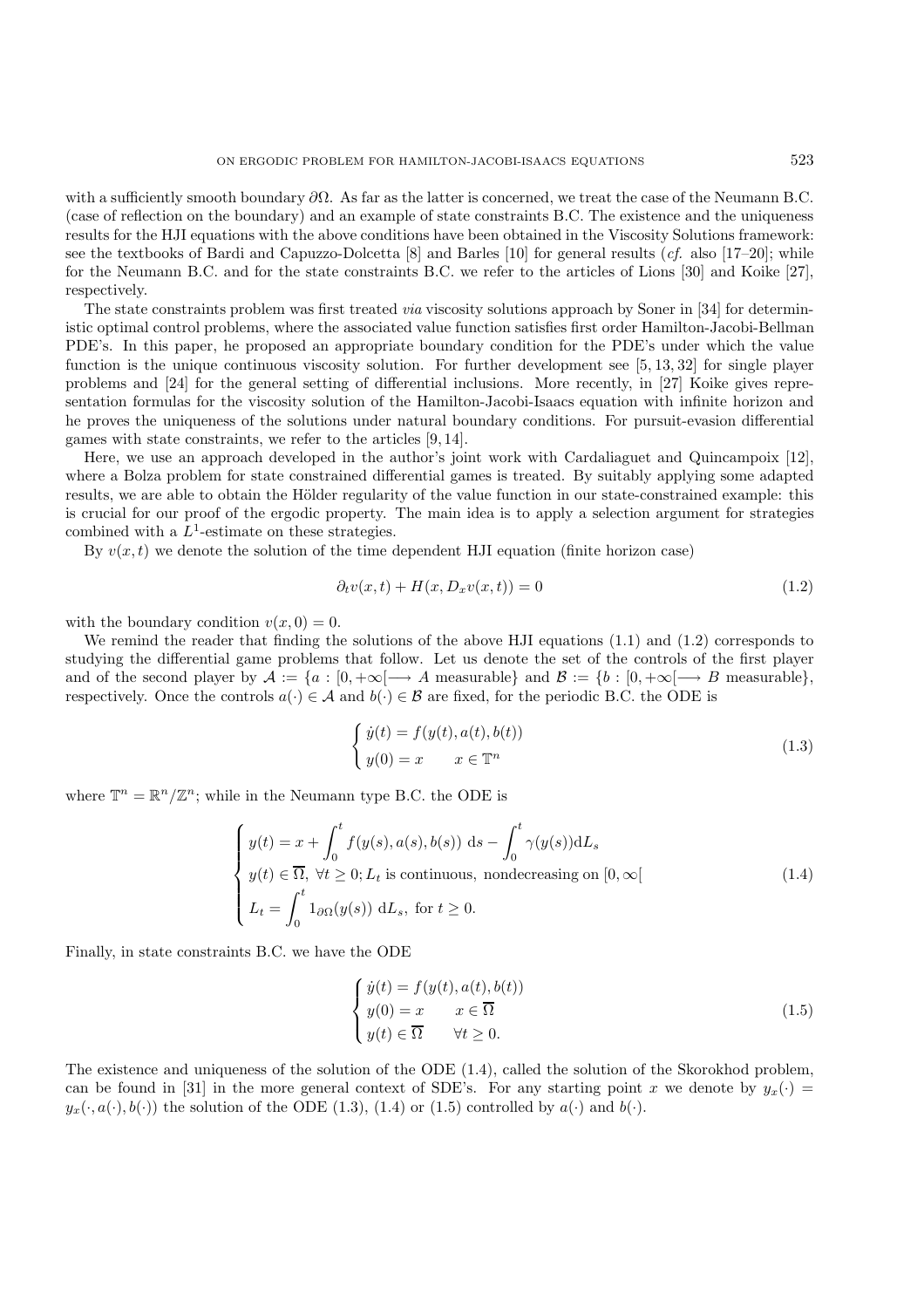The value functions  $v_{\lambda}(x)$  and  $v(x, t)$  are given by

$$
v_{\lambda}(x) := \inf_{\alpha \in \Delta} \sup_{b \in \mathcal{B}} \int_0^{\infty} l(y_x(s), \alpha[b](s), b(s)) e^{-\lambda s} ds \quad \lambda > 0, \ x \in \overline{\Omega},
$$
  

$$
v(x, t) := \inf_{\alpha \in \Delta} \sup_{b \in \mathcal{B}} \int_0^t l(y_x(s), \alpha[b](s), b(s)) ds \quad t \ge 0 \ x \in \overline{\Omega},
$$

where  $\Delta$  denotes the nonanticipating strategies set of the first player, *i.e.* the set of the maps  $\alpha : \mathcal{B} \longrightarrow \mathcal{A}$  such that if, for any  $t > 0$  and  $b(\cdot), b'(\cdot) \in \mathcal{B}$ ,  $b(s) = b'(s) \forall s \le t$  implies  $\alpha[b](s) = \alpha[b'](s) \forall s \le t$ .

Here, we want to study the so-called *ergodic problem*, namely the convergence (to a constant) of  $\lambda v_{\lambda}(x)$  as  $\lambda \longrightarrow 0^+$  and the convergence of the term  $\frac{1}{T}v(x,T)$  as  $T \longrightarrow \infty$  (*cf.* Chap. 7 of [8] for an introduction on Hamilton-Jacobi-Bellman equations). There is a relationship between the ergodic problem and the notion of *ergodicity* in the Dynamical Systems Theory (see also [1–3]). Indeed, let us consider, for a moment, the ordinary differential equations obtained by the controlled systems (1.3), (1.4) or (1.5), where we fix the controls  $a(\cdot) \in \mathcal{A}$ and  $b(\cdot) \in \mathcal{B}$ . In this case the ergodicity is traditionally formulated in terms of measure theory: denoting the evolution of the system as  $\phi_t(x) : x \mapsto y_x(t)$  with  $t \in \mathbb{R}_{\geq 0}$  from  $\overline{\Omega}$  into  $\overline{\Omega}$  (where  $y_x(\cdot) = y_x(\cdot, a(\cdot), b(\cdot))$  is the solution of (1.3), (1.4) or (1.5)), taking a measure  $\mu$  which is invariant under the flow  $\phi_t$   $\forall t \ge 0$ , the system is ergodic with respect to the measure  $\mu$  when

$$
\lim_{T \to \infty} \frac{1}{T} \int_0^T l(y_x(t)) dt = \int_{\overline{\Omega}} l(z) d\mu(z) \quad \text{for } \mu - a.e. \ x \in \overline{\Omega}
$$

holds for any function  $l \in L^1(\overline{\Omega}, \mu)$  (see [16]). By recalling the following known relationship

$$
\lim_{\lambda \to 0^+} \lambda \int_0^\infty l(y_x(t)) e^{-\lambda t} dt = \lim_{T \to \infty} \frac{1}{T} \int_0^T l(y_x(t)) dt,
$$

provided that at least one side is meaningful (Abelian-Tauberian Theorem in [33]), we see that the convergence properties  $\lim_{\lambda\to 0^+} \lambda v_\lambda(x)$  and  $\lim_{T\to\infty} \frac{1}{T}v(x,T)$  to a constant are related to the ergodic theory of dynamical systems. We study the stronger property of uniform convergence in  $\overline{\Omega}$  to a constant, and this is equivalent to the ergodicity property coupled with the uniqueness of the invariant measure (see  $[1, 2, 16]$ ). Such a dynamical system is called *uniquely ergodic*.

As far as HJI equations are concerned, for Neumann B.C. case, Lions in [30] proves an ergodic theorem under the following assumptions on the Hamiltonian  $H(x, p)$ :

$$
H(x, p) \to \infty \quad \text{as } |p| \to +\infty, \quad \text{uniformly in } x \in \overline{\Omega}
$$
 (1.6)

and  $H \in \mathcal{C}(\overline{\Omega} \times \mathbb{R}^n)$ . In a different framework (see [1]), Alvarez and Bardi treat the periodic B.C. case using the condition of exact controllability instead of (1.6). Here, we extend the convergence result of the value function  $\lambda v_{\lambda}(x)$  for periodic B.C., for Neumann B.C. and in an example for state constraints B.C., under a uniform approximate controllability assumption of the first player. This notion was first introduced by Arisawa in [4] for optimal control problems with a single player. Ergodic optimal stochastic control problems are studied in the article [6].

The paper is organized as follows. Section 2 is devoted to some basic definitions and preliminary assumptions. In Section 3, we treat the periodic and the Neumann B.C. cases; while in Section 4 we deal with the state constraints boundary conditions. In Section 5, we give an Abelian-Tauberian Theorem, that provides equivalent characterizations of the notion of ergodicity. Finally, in the appendix, we treat some estimates concerning the solutions to the Skorokhod problem.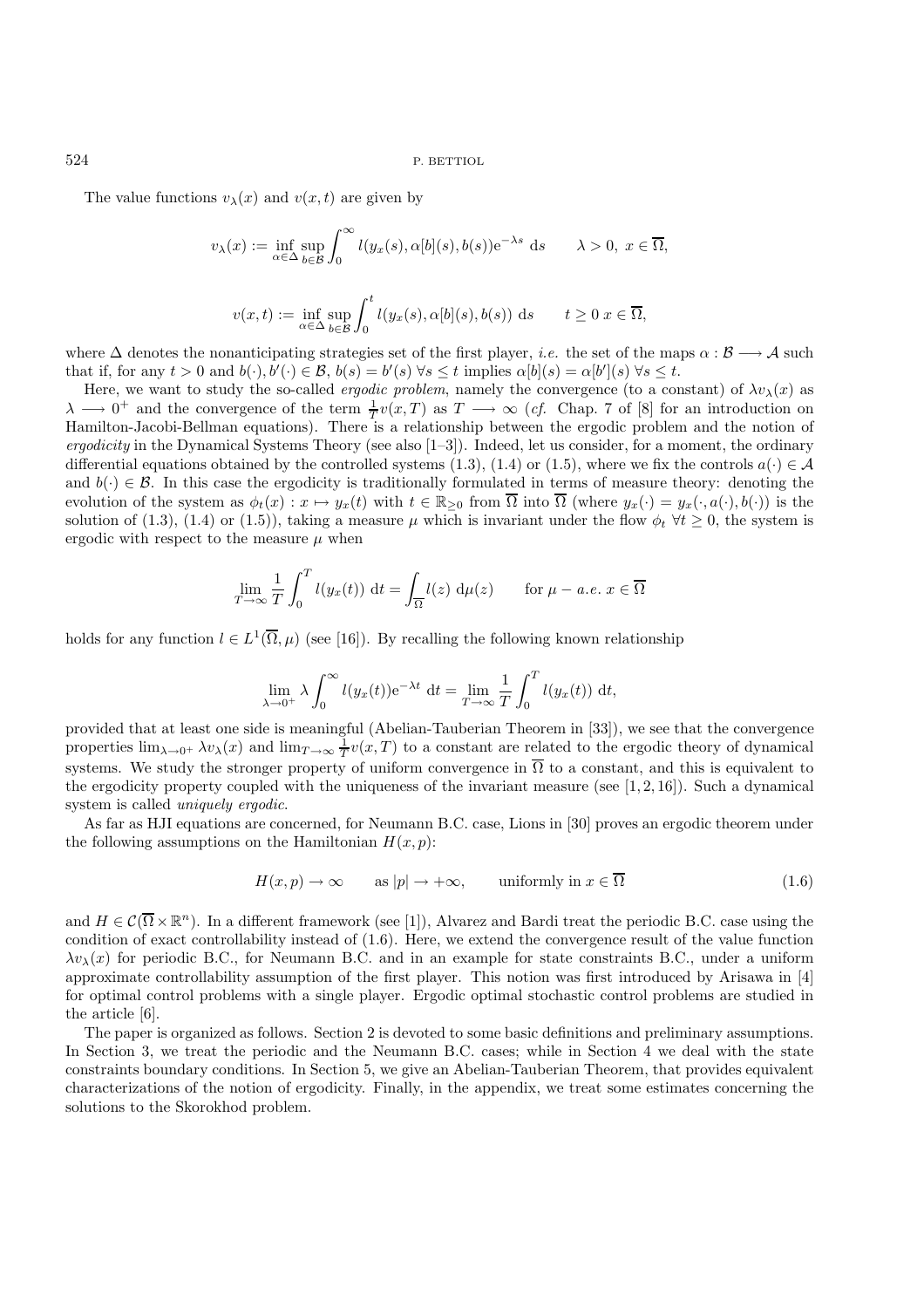#### 2. Basic definitions and assumptions

We deal with controlled systems given by  $(1.3)$ ,  $(1.4)$  or  $(1.5)$  where

$$
f: \mathbb{R}^n \times A \times B \longrightarrow \mathbb{R}^n
$$

$$
(x, a, b) \qquad \longmapsto f(x, a, b),
$$

A and B are compact metric spaces,  $A := \{a(\cdot) : [0, +\infty] \longrightarrow A \text{ measurable}\}\$ and  $B := \{b(\cdot) : [0, +\infty] \longrightarrow A \text{ measurable}\}\$ B measurable} are the sets of the controls of the first player and of the second player, respectively. As usual, we denote an element of A (resp. B) by  $a(\cdot)$  (resp.  $b(\cdot)$ ) or simply by a (resp. b) when it is clear we are using measurable functions. As far as the function  $f$  is concerned, we assume the existence of a positive constant  $M$ such that for any  $x, x' \in \mathbb{R}^n$ ,  $a, a' \in A$ ,  $b, b' \in B$ 

$$
\begin{cases} ||f(x,a,b)||_{\infty} \le M \\ |f(x,a,b) - f(x',a',b')| \le M(|x - x'| + |a - a'| + |b - b'|). \end{cases}
$$
\n(2.1)

We recall that by  $t \mapsto y_x(t; a, b) = y_x(t; a(t), b(t))$  we denote the unique Carathéodory solution of the controlled system. Sometimes, in order to simplify the notations, we simply write  $y_x(\cdot)$  when the choice of the controls  $a(\cdot)$ and  $b(\cdot)$  is evident.

We consider games where the first player tries to minimize the cost functional  $J^{\infty}_{\lambda}(x, a(\cdot), b(\cdot))$ , where for all  $T \geq 0$ 

$$
J_{\lambda}^{T}(x, a(\cdot), b(\cdot)) := \int_{0}^{T} l(y_x(t), a(t), b(t)) e^{-\lambda t} dt,
$$
\n(2.2)

while the second player tries to maximize  $J_{\lambda}^{\infty}$ . Here,  $\lambda$  is a positive constant and  $l : \mathbb{R}^n \times A \times B \longrightarrow \mathbb{R}$  is a continuous function satisfying the same regularity conditions of f: ∃M positive constant such that for all  $x, x' \in \mathbb{R}^n$ ,  $a, a' \in A$ ,  $b, b' \in B$ 

$$
\begin{cases} ||l(x,a,b)||_{\infty} \le M \\ |l(x,a,b) - l(x',a',b')| \le M(|x - x'| + |a - a'| + |b - b'|). \end{cases}
$$
\n(2.3)

We recall the reader that by ∆ we denote the *nonanticipating strategies* set of the first player: it is the set of the maps  $\alpha : \mathcal{B} \longrightarrow \mathcal{A}$  such that if, for any  $t > 0$  and for any control  $b(\cdot)$  and  $b'(\cdot) \in \mathcal{B}$ , which coincides almost everywhere  $(a.e.)$  on  $[0, t]$ , then  $\alpha[b](s) = \alpha[b'](s)$  *a.e.* on  $[0, t]$ . Analogously we have the nonanticipating strategy set of the second player  $\Gamma := \{ \beta : A \longrightarrow B : a(s) = a'(s) \,\forall s \le t \text{ implies } \beta[a](s) = \beta[a'](s) \,\forall s \le t \}.$ 

We define the lower and upper values as follows

$$
v_{\lambda}(x) := \inf_{\alpha \in \Delta} \sup_{b \in \mathcal{B}} \int_0^{\infty} l(y_x(t), \alpha[b](t), b(t)) e^{-\lambda t} dt,
$$
\n(2.4)

$$
u_{\lambda}(x) := \sup_{\beta \in \Gamma} \inf_{a \in \mathcal{A}} \int_0^{\infty} l(y_x(t), a(t), \beta[a](t)) e^{-\lambda t} dt.
$$
 (2.5)

Let us consider the Hamiltonian functions

$$
H(x,p) := \min_{b \in B} \max_{a \in A} \{-f(x,a,b) \cdot p - l(x,a,b)\},\tag{2.6}
$$

$$
\tilde{H}(x, p) := \max_{a \in A} \min_{b \in B} \{-f(x, a, b) \cdot p - l(x, a, b)\}.
$$
\n(2.7)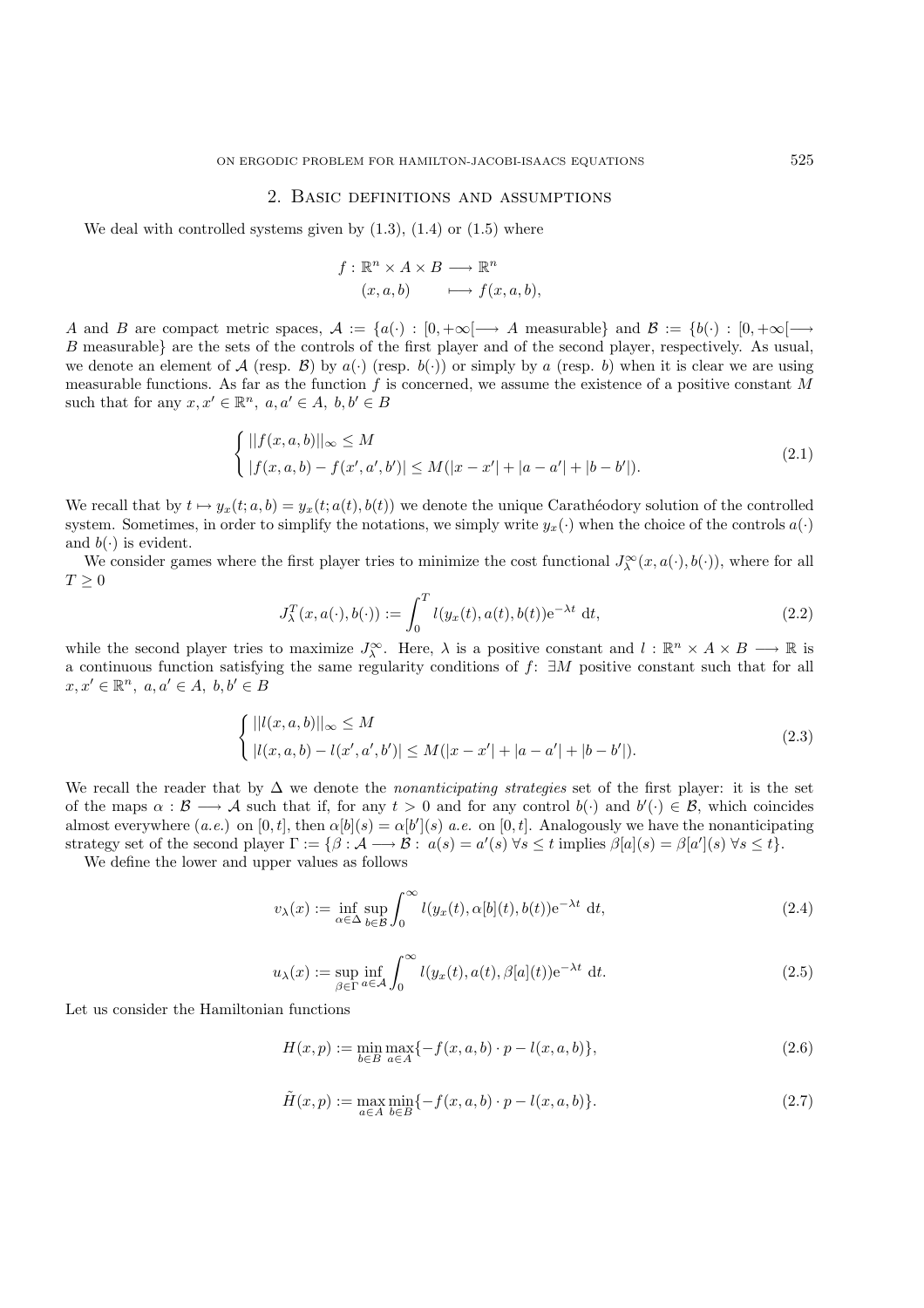It is well known, through the classical theory, that  $v_\lambda$  and  $u_\lambda$  are the viscosity solutions in  $\mathbb{R}^n$  of the following HJI equations (see [8, 30])

$$
\lambda v_{\lambda} + H(x, D v_{\lambda}) = 0
$$
  

$$
\lambda u_{\lambda} + \tilde{H}(x, D u_{\lambda}) = 0,
$$

respectively. Of course, in order to treat the three distinct cases of boundary conditions, we need to add more hypotheses and suitable modifications to the system and to the functions  $l$  and  $f$ . In fact, we will discuss these details below, case by case.

### 3. The periodic and the Neumann type B.C.

In this section, we prove an ergodic theorem for two classes of spaces:

- 1) the game state space is an *n*-dimensional torus ( $\overline{\Omega} = \mathbb{T}^n$ );
- 2) the game state space is the closure of a smooth bounded connected domain  $\Omega \subset \mathbb{R}^n$  and the trajectories of the system are reflected at the boundary  $\partial\Omega$ .

#### 3.1. **Preliminaries**

The Hamilton-Jacobi-Isaacs equation for the first problem ( $\overline{\Omega} = \mathbb{T}^n$ ) is coupled with periodic boundary conditions. We suppose that both f and l are periodic in x and the state of the system is defined to be the solution of (1.3).

In the second case, the Hamilton-Jacobi-Isaacs equation is coupled with Neumann boundary conditions:

$$
\frac{Dv_{\lambda}}{D\gamma} = 0 \qquad \text{on } \partial\Omega,
$$

where  $\gamma = \gamma(x)$  is a smooth vector field on  $\partial\Omega$  pointing outwards *i.e.* 

$$
\exists \nu > 0 \text{ s. t. } \forall x \in \partial \Omega \quad \langle n(x), \gamma(x) \rangle \ge \nu.
$$

In this problem, we suppose that the boundary  $\partial\Omega$  is sufficiently smooth such that the distance function from the boundary  $\partial\Omega$  itself is at least of class  $\mathcal{C}^1$  in a neighborhood of  $\partial\Omega$ ; in particular, we suppose that  $\partial\Omega \in \mathcal{C}^1$ and that  $\overline{\Omega}$  satisfies the uniform exterior ball condition, *i.e.* 

$$
\exists r > 0 \text{ such that } \Omega \cap B(x + rn(x), r) = \emptyset \,\forall x \in \partial\Omega,\tag{3.1}
$$

where  $n(x)$  denotes the outer unit normal of  $\partial\Omega$  at x and  $B(z, r)$  is the sphere of  $\mathbb{R}^n$  with center in z and radius r. For conditions on the regularity of the distance function (in a suitable neighborhood of  $\overline{\Omega}$ ) we refer the reader, for instance, to the book [25] or to the article [22].

In the second game, once  $a(\cdot) \in \mathcal{A}$  and  $b(\cdot) \in \mathcal{B}$  are given, the state of the system  $y_x(t)$  is governed by the following ordinary differential equation with reflection on the boundary

$$
\begin{cases}\ny_x(t) = x + \int_0^t f(y_x(s), a(s), b(s)) \, ds - \int_0^t \gamma(y_x(s)) dL_s \\
y_x(t) \in \overline{\Omega}, \ \forall t \ge 0; L_t \text{ is continuous, nondecreasing on } [0, \infty[ \\
L_t = \int_0^t 1_{\partial\Omega}(y_x(s)) \, dL_s, \text{ for } t \ge 0.\n\end{cases}
$$
\n(3.2)

This is one of the simpler ways of realizing state constraints by specific boundary action on the system. Heuristically speaking, this dynamic problem corresponds to a usual controlled ordinary differential equation (as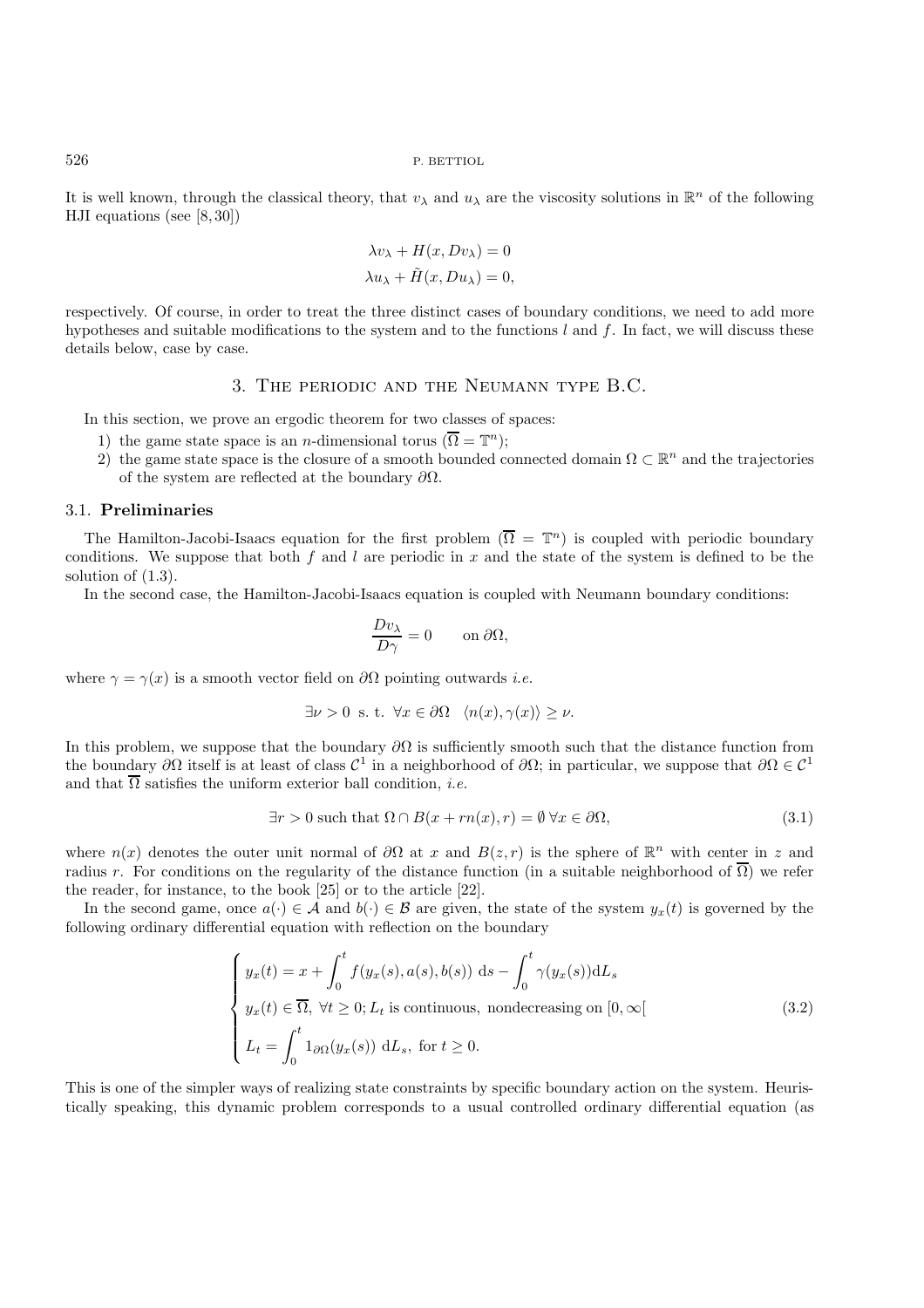for example (1.3)) while  $y_x(t)$  lies in  $\Omega$ ; but, when  $y_x(t)$  crosses  $\partial\Omega$ ,  $y_x(t)$  is pushed back along the direction  $\gamma(y_x(t))$  with a force  $dL_t$ . We recall that the above Skorokhod problem admits a unique solution  $(y_x(t), L_t)$ where  $y_x(\cdot) \in \mathcal{C}([0,\infty),\overline{\Omega})$  and  $L_t \in BV(0,T)$   $\forall T < \infty$ , where  $BV(0,T)$  is the set of bounded variation functions on  $[0, T]$  (see for instance [31]).

For both games, constants  $\lambda_0 > 0$  and  $K \geq 1$  exist such that

$$
|y_x(t; a(t), b(t)) - y_z(t; a(t), b(t))| \le K e^{\lambda_0 t} |x - z|
$$
\n(3.3)

 $\forall x, z \in \overline{\Omega}, a(\cdot) \in \mathcal{A}, b(\cdot) \in \mathcal{B}$  and  $t \geq 0$ . For the periodic case the proof can be found in [8] or [28], while, here (see appendix), we prove the estimate (3.3) considering the Skorokhod problem given by the ODE (3.2).

The property (3.3) implies that, in both the periodic and the Neumann boundary conditions, we have the following Hölder estimate about the (lower) value function  $v_{\lambda}$ , defined in (2.4).

**Lemma 3.1.** *For all*  $\lambda > 0$  *such that*  $\lambda < \lambda_0$ *, we have the following estimate* 

$$
|\lambda v_{\lambda}(x) - \lambda v_{\lambda}(z)| \le C|x - z|^{\frac{\lambda}{\lambda_0}} \qquad \forall x, z \in \overline{\Omega}
$$
\n(3.4)

*where*  $C > 0$  *is a constant which does not depend on*  $\lambda$ *.* 

*Proof.* The proof is classical, but we write it here for the sake of completeness; in particular, we want to point out that the constant C does not depend on  $\lambda$  and how using that  $\Omega$  is bounded. For any  $\varepsilon > 0$  there exists  $\tilde{\alpha}$ such that

$$
\lambda v_{\lambda}(z) + \lambda \varepsilon \ge \lambda \sup_{b \in \mathcal{B}} \left\{ \int_0^T l(y_z(t), \tilde{\alpha}[b](t), b(t)) e^{-\lambda t} dt + e^{-\lambda T} v_{\lambda} (y_z(T; \tilde{\alpha}[b], b)) \right\}
$$

for all  $T > 0$ . Hence, we can choose  $b \in \mathcal{B}$  so that

$$
\lambda v_{\lambda}(x) - \lambda v_{\lambda}(z) - 2\lambda \varepsilon \leq \lambda \int_0^T \left[ l(y_x(t), \tilde{\alpha}[\tilde{b}](t), \tilde{b}(t)) - l(y_z(t), \tilde{\alpha}[\tilde{b}](t), \tilde{b}(t)) \right] e^{-\lambda t} dt + 2M e^{-\lambda T}
$$

because l is uniformly bounded by M. The function l is also Lipschitz in x, uniformly in a and b, therefore, we obtain

$$
|\lambda v_{\lambda}(x) - \lambda v_{\lambda}(z)| \le 2\lambda \varepsilon + \lambda M \int_{0}^{T} \left| y_{x}(t; \tilde{\alpha}[\tilde{b}](t), \tilde{b}(t)) - y_{z}(t; \tilde{\alpha}[\tilde{b}](t), \tilde{b}(t)) \right| e^{-\lambda t} dt + 2M e^{-\lambda T}
$$
  

$$
\le 2\lambda \varepsilon + \lambda M K \int_{0}^{T} e^{(\lambda_{0} - \lambda)t} |x - z| dt + 2M e^{-\lambda T}
$$
  

$$
\le 2\lambda \varepsilon + \frac{\lambda M K}{\lambda_{0} - \lambda} |x - z| \left[ e^{(\lambda_{0} - \lambda)T} - 1 \right] + 2M e^{-\lambda T},
$$

where in the second inequality we use the estimate (3.3). Without loss of generality, we can suppose that  $|x-z| < \frac{2}{K}$  and take  $T_0 = \frac{1}{\lambda_0} \log \left( \frac{2}{K|x-z|} \right) > 0$ , which minimizes the function

$$
G(T) := \frac{\lambda MK}{\lambda_0 - \lambda} |x - z| \left[ e^{(\lambda_0 - \lambda)T} - 1 \right] + 2Me^{-\lambda T},
$$

obtaining

$$
|\lambda v_{\lambda}(x) - \lambda v_{\lambda}(z)| \leq 2\lambda \varepsilon + \frac{\lambda_0}{\lambda_0 - \lambda} M 2^{1 - \frac{\lambda}{\lambda_0}} K^{\frac{\lambda}{\lambda_0}} |x - z|^{\frac{\lambda}{\lambda_0}} \leq 2\lambda \varepsilon + 2MK |x - z|^{\frac{\lambda}{\lambda_0}}.
$$

The proof in the periodic case is the same considering  $K = 1$ .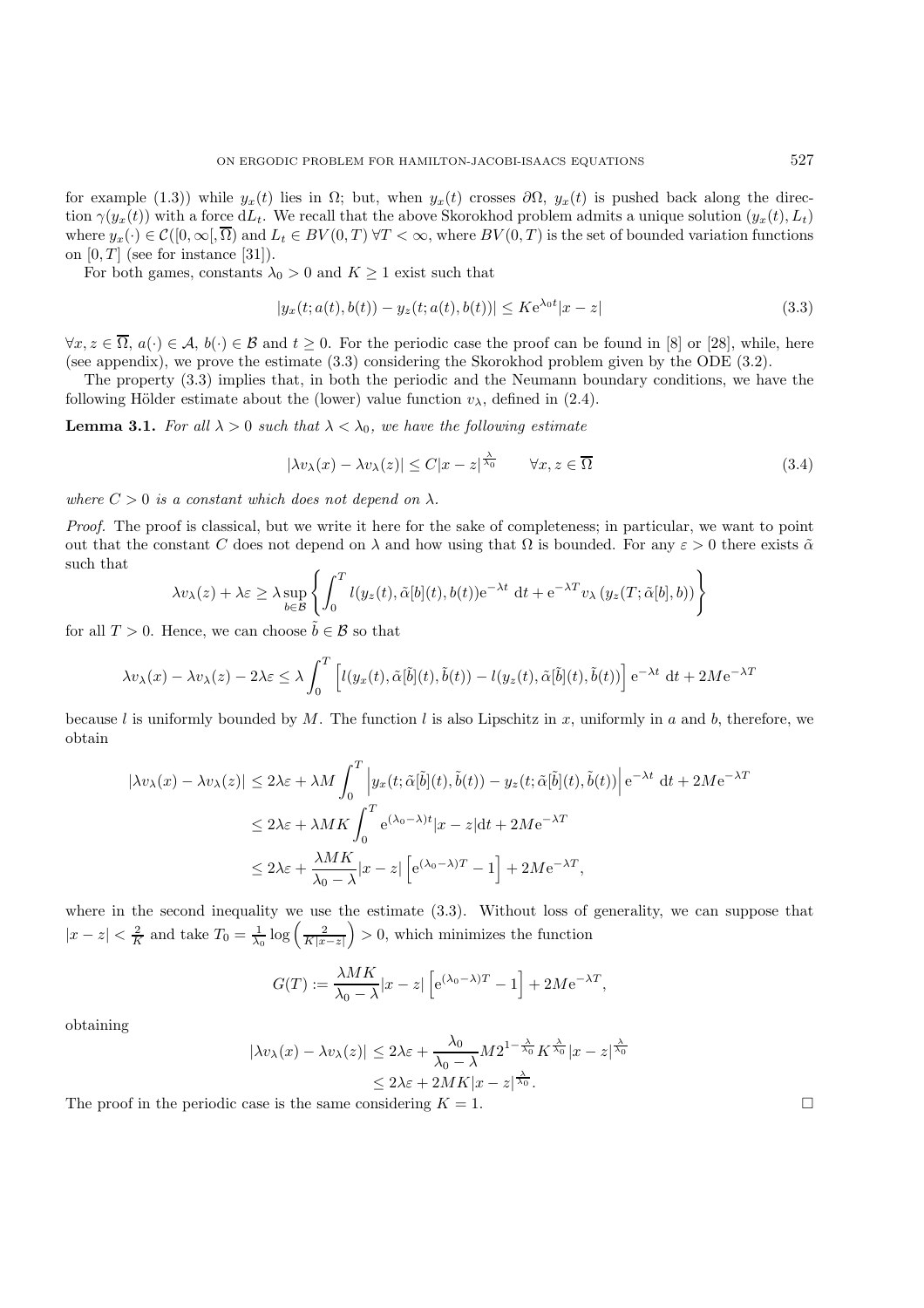### 3.2. **The asymptotic behavior**

In this subsection, our purpose is to prove the uniform convergence of the value function  $v_\lambda$  (defined in (2.4)) to a constant in the whole  $\overline{\Omega}$ . This property characterizes the ergodicity in differential games. Therefore, we start introducing the following notion.

**Definition 3.2** (ergodic game)**.** The differential game is called ergodic if there exists a (unique) constant real number  $\chi_0$  such that for all  $x \in \overline{\Omega}$ , we have

$$
\lim_{\lambda \to 0} \lambda v_{\lambda}(x) = \chi_0.
$$

We extend the notion of uniform approximate controllability to differential games; this notion was given by Arisawa in [4] for the (one player) control theory.

**Definition 3.3.** Let  $\Omega$  be a domain in  $\mathbb{R}^n$ . We say that a point  $x \in \overline{\Omega}$  is approximately controllable by the first player to a point  $z \in \overline{\Omega}$  with the estimate  $\delta(\varepsilon; x, z)$  if for any  $\varepsilon > 0$  fixed there exists a strategy of the first player,  $\tilde{\alpha} \in \Delta$ , such that  $\forall b(\cdot) \in \mathcal{B} \exists T(\varepsilon; x, z, \tilde{\alpha}, b(\cdot)) \geq 0$  we have

$$
|y_x(T(\varepsilon; x, z, \tilde{\alpha}, b(\cdot))) - z| < \varepsilon, \qquad T(\varepsilon; x, z, \tilde{\alpha}, b(\cdot)) \leq \delta(\varepsilon; x, z),
$$

where it is understood that  $y_x(T) = y_x(T, \tilde{\alpha}[b(\cdot)], b(\cdot)).$ 

**Definition 3.4** (uniform approximate controllability). The (controlled) system  $(1.3)$  ( $(1.4)$ ) respectively) has the property of being uniformly approximately controllable by the first player if  $\kappa \in [0,1)$  and  $N > 0$  exist such that any point  $x \in \overline{\Omega}$  is approximately controllable to any point  $z \in \overline{\Omega}$  with an estimate  $\delta(\varepsilon; x, z)$  such that

$$
\delta(\varepsilon; x, z) \le N(-\log \varepsilon)^{\kappa} \qquad \forall \varepsilon > 0, \ \forall x, z \in \overline{\Omega}.
$$

We recall that we have a Dynamic Programming Principle for the (lower) value  $v_{\lambda}$  (see for instance the book [8] and for the Neumann case see [30]): for all  $T > 0$ 

$$
v_{\lambda}(x) = \inf_{\alpha \in \Delta} \sup_{b \in \mathcal{B}} \left\{ \int_0^T l(y_x(t), \alpha[b](t), b(t)) e^{-\lambda t} dt + e^{-\lambda T} v_{\lambda} (y_x(T; \tilde{\alpha}[b], b)) \right\}.
$$
 (3.5)

The following notion will be useful for the proof of the ergodicity result.

**Definition 3.5.** A functional

$$
\sigma: \mathcal{A} \times \mathcal{B} \longrightarrow [0, \infty]
$$

is nonanticipating if

$$
a(t) = \hat{a}(t), b(t) = \hat{b}(t)
$$
 for a.e.  $0 \le t \le \sigma(a(\cdot), b(\cdot)) \implies \sigma(a(\cdot), b(\cdot)) = \sigma(\hat{a}(\cdot), \hat{b}(\cdot)).$ 

**Theorem 3.6** (ergodicity for periodic and Neumann boundary conditions)**.** *If the system (1.3) ((1.4) respectively) is uniformly approximately controllable (by the first player), then the differential game is ergodic.*

*Proof.* By the uniform approximate controllability for any  $x, z \in \overline{\Omega}$  and  $\varepsilon > 0$  there exists a strategy (of the first player), say  $\tilde{\alpha}$ , such that  $\forall b \in \mathcal{B} \exists T(\varepsilon; x, z, \tilde{\alpha}, b) \geq 0$  satisfying

$$
|y_x(T(\varepsilon; x, z, \tilde{\alpha}, b) - z| < \varepsilon \text{ and } T(\varepsilon; x, z, \tilde{\alpha}, b) \le N(-\log \varepsilon)^{\kappa}.
$$

Suppose that  $x, z \in \overline{\Omega}$  and  $\varepsilon > 0$  are fixed, let us define  $\tilde{T}(\alpha, b)$  as the minimum T such that the above condition holds. Hence,  $\tilde{T}(\alpha, b)$  is a nonanticipating functional and we can apply a generalized version of the Dynamic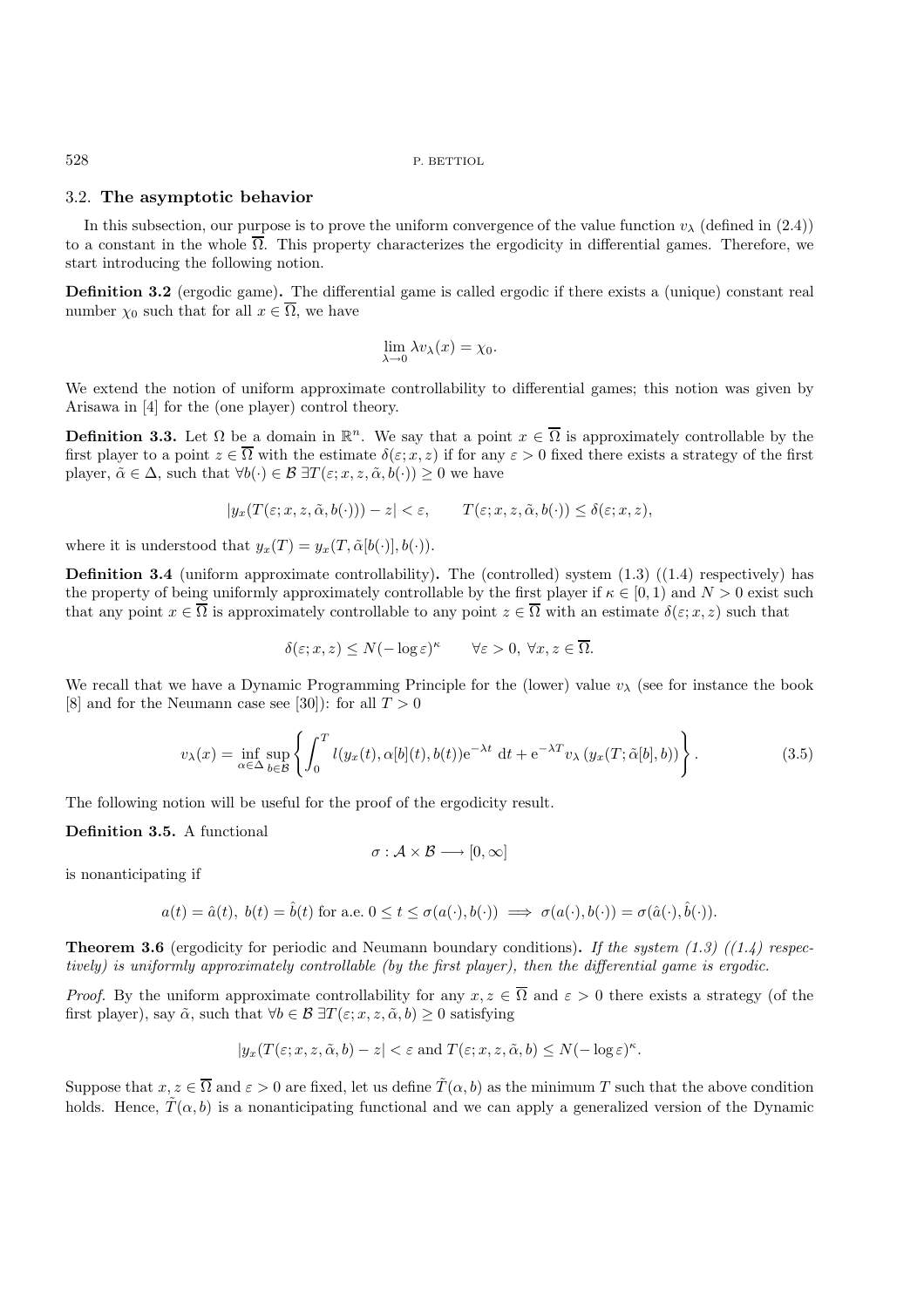$$
\left|\lambda v_{\lambda}(y_x(\tilde{T})) - \lambda v_{\lambda}(z)\right| \le C \left|y_x(\tilde{T}) - z\right|^{\frac{\lambda}{\lambda_0}} \le C\varepsilon^{\frac{\lambda}{\lambda_0}}.
$$
\n(3.6)

On the other hand, by (3.5) and using the strategy  $\tilde{\alpha}$ , we get (with  $\tilde{T} = \tilde{T}(\tilde{\alpha}, b)$ )

$$
v_{\lambda}(x) \leq \sup_{b \in \mathcal{B}} \left\{ \int_0^{\tilde{T}} l(y_x(t), \tilde{\alpha}[b](t), b(t)) e^{-\lambda t} dt + e^{-\lambda \tilde{T}} v_{\lambda} \left( y_x(\tilde{T}; \tilde{\alpha}[b], b) \right) \right\}.
$$

Hence  $\forall \delta > 0$  there exists  $\tilde{b} \in \mathcal{B}$  such that

$$
v_{\lambda}(x) \leq \int_0^{\tilde{T}} l(y_x(t), \tilde{\alpha}[\tilde{b}](t), \tilde{b}(t)) e^{-\lambda t} dt + e^{-\lambda \tilde{T}} v_{\lambda} \left( y_x(\tilde{T}; \tilde{\alpha}[\tilde{b}], \tilde{b}) \right) + \delta.
$$

For  $y_x(\tilde{T}) = y_x(\tilde{T}; \tilde{\alpha}[\tilde{b}], \tilde{b})$  we obtain

$$
v_{\lambda}(x) - v_{\lambda}(y_x(\tilde{T})) \le \int_0^{\tilde{T}} l(y_x(t), \tilde{\alpha}[\tilde{b}](t), \tilde{b}(t)) e^{-\lambda t} dt + \left(e^{-\lambda \tilde{T}} - 1\right) v_{\lambda}(y_x(\tilde{T})) + \delta
$$

and, hence,

$$
\left| \lambda v_{\lambda}(x) - \lambda v_{\lambda}(y_{x}(\tilde{T})) \right| \le 2M \left( 1 - e^{-\lambda \tilde{T}} \right) + \lambda \delta, \tag{3.7}
$$

where  $\tilde{T} \leq N(-\log \varepsilon)^{\kappa}$   $(\kappa \in [0,1)).$ 

By (3.6) and (3.7) we conclude with the following estimates

$$
|\lambda v_{\lambda}(x) - \lambda v_{\lambda}(z)| \leq |\lambda v_{\lambda}(x) - \lambda v_{\lambda}(y_{x}(\tilde{T}))| + |\lambda v_{\lambda}(y_{x}(\tilde{T})) - \lambda v_{\lambda}(z)|
$$
  
 
$$
\leq \lambda \delta + C \left(1 - e^{-\lambda \tilde{T}} + \varepsilon^{\frac{\lambda}{\lambda_0}}\right),
$$
 (3.8)

 $(C \ge 2M$ : see the proof of Lem. 3.1). Now, choosing  $\varepsilon = \exp(-\lambda^{-(1+\omega)})$  with  $0 < \omega < \frac{1}{\kappa} - 1$ , the last term on the right hand side of (3.8) goes to zero as  $\lambda \to 0^+$ . Therefore, for some subsequence  $\lambda_0 \to 0^+$  of  $\lambda \to 0^+$ , there exists a constant  $\chi_0$  such that

$$
\lim_{\lambda_0 \to 0^+} \lambda_0 v_{\lambda_0}(x) = \chi_0 \quad \text{ uniformly in } x \in \overline{\Omega}.
$$

In order to prove the uniqueness of the constant  $\chi_0$ , we use a standard argument based on the Comparison Principle (*cf.* [4, 30] or [8]). Assume that  $\lim_{\lambda_1\to 0^+}\lambda_1v_{\lambda_1}(x) = \chi_1$  uniformly in  $x \in \overline{\Omega}$ , where  $\chi_1 \neq \chi_0$  and  $\lambda_1 \to 0^+$  is another subsequence of  $\lambda \to 0^+$ . We can suppose that  $\chi_0 < \chi_1$ , for instance. Now, take  $v_0$  and  $v_1$ viscosity solutions of  $H(x, Du) + \chi_0 = 0$  and  $H(x, Du) + \chi_1 = 0$ , respectively; we can assume  $v_0 < v_1$  because  $v_0$ and  $v_1$  are defined up to a constant. Then, choose  $\epsilon > 0$  sufficiently small so that

$$
\chi_1 - \epsilon v_1 > \chi_0 - \epsilon v_0 \qquad \text{on } \overline{\Omega}.
$$

Since  $v_0$  is a supersolution of  $H(x, Du) + \chi_0 = 0$ , then it is also supersolution of

$$
H(x, Du) + \chi_1 + \epsilon v_0 - \epsilon v_1 = 0 \text{ in } \Omega \tag{3.9}
$$

with the corresponding boundary conditions (periodic or Neumann type). Now,  $v_1$  is a viscosity subsolution of (3.9). Thus, thanks to Comparison Theorems (see [28] or [8] for periodic case and [30] for Neumann B.C.) we get  $v_1 \le v_0$  that is a contradiction. So, we get  $\chi_0 = \chi_1$ .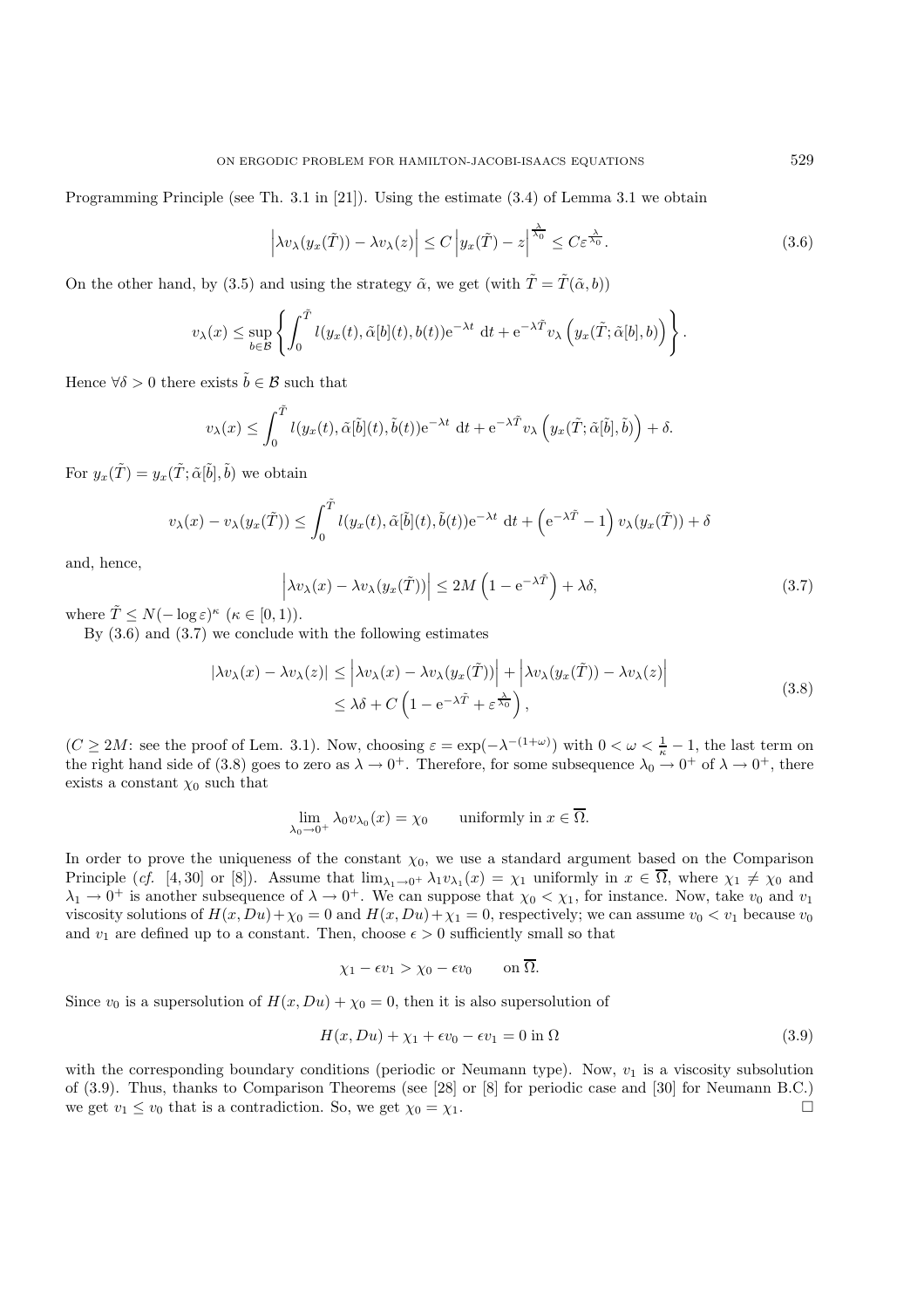**Remark 3.7.** Instead of considering in the HJI equation (1.1) the so-called "lower Hamiltonian" H, defined in (2.6), with the corresponding lower value  $v_{\lambda}(x)$ , defined in (2.4), one can consider the upper Hamiltonian H, given by (2.7) and the upper value function  $u_{\lambda}(x)$  (see (2.5)). Therefore, we obtain the same result of ergodicity. In the latter case, we must change the definition of uniform approximate controllability of the first player by just switching controls and strategies: we should say that a point  $x \in \overline{\Omega}$  is approximately controllable by the first player to a point  $z \in \overline{\Omega}$  with the estimate  $\delta(\varepsilon; x, z)$  if for any  $\varepsilon > 0$  fixed there exists a control of the first player,  $\tilde{a}(\cdot) \in \mathcal{A}$ , such that for all strategies  $\beta \in \Gamma \exists T(\varepsilon; x, z, \tilde{a}(\cdot), \beta) \geq 0$  we have

$$
|y_x(T(\varepsilon; x, z, \tilde{a}(\cdot), \beta)) - z| < \varepsilon, \qquad T(\varepsilon; x, z, \tilde{a}(\cdot), \beta) \le \delta(\varepsilon; x, z).
$$

# 4. THE STATE CONSTRAINTS B.C.

In this section, the state space is still the closure of a smooth bounded connected domain  $\Omega \subset \mathbb{R}^n$  (as in Neumann B.C.); but, in state constraints boundary conditions, we have to face quite different difficulties. Actually, in all the results of the first two Subsections, we do not need that  $\Omega$  is bounded or connected. Recall that, in the state constraints case, the ODE is (1.5). Let us start with some basic assumptions and preliminary results.

### 4.1. **Preliminaries: an example of state constrained game**

We suppose that  $A, B \subset \mathbb{R}^m$  are compact sets and that A is convex. Moreover, we assume that the set  $\overline{\Omega}$  is described by a function  $\phi \in C^2(\mathbb{R}^n, \mathbb{R})$ 

$$
\overline{\Omega} = \{ x \in \mathbb{R}^n \mid \phi(x) \le 0 \} \text{ with } \nabla \phi(x) \ne 0 \text{ for any } x \in \partial \Omega. \tag{4.1}
$$

Here, the dynamic is given by the function  $f$  so defined:

$$
f(x, a, b) = f_1(x)a + f_2(x, b)
$$

where  $f_1$  is an invertible matrix such that  $||f_1||_{\infty}$ ,  $||f_1^{-1}||_{\infty} \leq M_1$  for a suitable positive constant  $M_1$ . We recall the reader that  $M > 0$  is the Lipschitz constant of the function f and we have  $||f(x, a, b)||_{\infty} \leq M$ , too. So, for any starting point  $x \in \overline{\Omega}$  and for any couple of controls  $(a(\cdot), b(\cdot)) \in \mathcal{A} \times \mathcal{B}$  the system we consider is given by

$$
\begin{cases}\n\dot{y}(t) = f_1(y(t))a(t) + f_2(y(t), b(t)) \\
y(0) = x \\
y(t) \in \overline{\Omega}.\n\end{cases}
$$
\n(4.2)

We also have to introduce the notions of *admissible* controls and strategies; for any  $x \in \overline{\Omega}$  we define:

$$
\mathcal{AD}(x) := \left\{ (a(\cdot), b(\cdot)) \in \mathcal{A} \times \mathcal{B} \mid y_x(t; a(t), b(t)) \in \overline{\Omega} \,\forall t \ge 0 \right\}
$$
  
\n
$$
\mathcal{A}(x) := \left\{ a(\cdot) \in \mathcal{A} \mid \exists b(\cdot) \in \mathcal{B} \text{ s. t.} (a(\cdot), b(\cdot)) \in \mathcal{AD}(x) \right\}
$$
  
\n
$$
\mathcal{B}(x) := \left\{ b(\cdot) \in \mathcal{B} \mid \exists a(\cdot) \in \mathcal{A} \text{ s. t.} (a(\cdot), b(\cdot)) \in \mathcal{AD}(x) \right\}
$$
  
\n
$$
\Delta(x) := \left\{ \alpha \in \Delta \mid (\alpha[b], b) \in \mathcal{AD}(x) \,\forall b(\cdot) \in \mathcal{B}(x) \right\}.
$$

Moreover, we need a viability condition:

$$
\exists \eta > 0 \text{ such that } \forall x \in \partial \Omega, b \in B \text{ there exists } a_{x,b} \in A \text{ with } \langle f(x, a_{x,b}, b), \nabla \phi(x) \rangle < -\eta < 0. \tag{4.3}
$$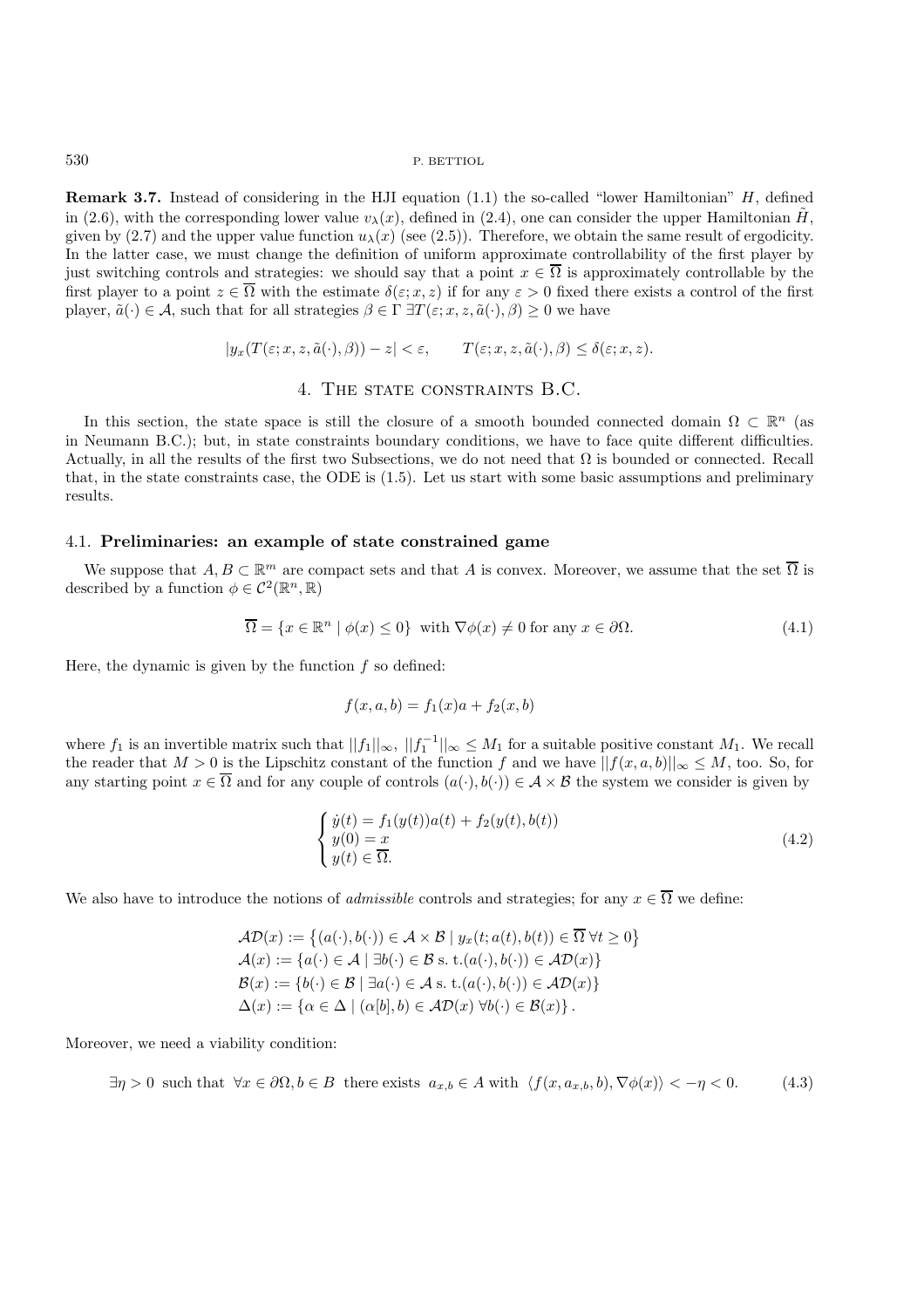### **Remark 4.1.**

a) If  $\overline{\Omega}$  is bounded, then (4.3) is equivalent to

$$
\exists \eta > 0 \text{ such that } \forall x \in \partial \Omega, b \in B \text{ there exists } a_{x,b} \in A \text{ with } \left\langle f(x, a_{x,b}, b), \frac{\nabla \phi(x)}{|\nabla \phi(x)|} \right\rangle < -\eta < 0.
$$

But, in any case (even if  $\overline{\Omega}$  is not bounded), once we fix a control  $b(\cdot) \in \mathcal{B}$ , we define the set-valued map

$$
(t, x) \mapsto F_b(t, x) := f(x, A, b(t)) = \bigcup_{a \in A} f(x, a, b(t)).
$$

Notice that under the above condition (4.3), since we always get a control  $a_{x,b(t)} \in A$  such that

$$
\left\langle f(x, a_{x,b(t)}, b(t)), \frac{\nabla \phi(x)}{|\nabla \phi(x)|} \right\rangle \le 0 \quad \forall x \in \partial \Omega,
$$

by applying the Measurable Viability Theorem of [23], there exists a solution to the problem

$$
\begin{cases} \n\dot{y}(t) \in F_b(t, y(t)) \\
y(0) = x \\
y(t) \in \overline{\Omega}.\n\end{cases}
$$

Therefore, the hypothesis (4.3) implies that  $\forall x \in \overline{\Omega} \mathcal{B}(x) \neq \emptyset$  (in fact  $\mathcal{B}(x) = \mathcal{B}$ ) or, equivalently,  $\mathcal{A}(x) \neq \emptyset$ .

b) In what follows, we will show how to construct not only admissible controls for the first player, but also "good" strategies, which play a crucial role in proving regularity results on the value function.

In this example, for any starting point  $x \in \overline{\Omega}$  and  $\forall (a(\cdot), b(\cdot)) \in \mathcal{AD}(x)$  the cost functional is the same as before:

$$
J_{\lambda}^{T}(x, a(\cdot), b(\cdot)) = \int_{0}^{T} l(y_x(t; a(t), b(t)), a(t), b(t)) e^{-\lambda t} dt,
$$

where the Lagrangian  $l : \mathbb{R}^n \times A \times B \longrightarrow \mathbb{R}$  is bounded and Lipschitz continuous (of constant M).

Let us define the (lower) value function as follows (*cf.* [27]):

$$
V_{\lambda}(x) = \inf_{\alpha \in \Delta(x)} \sup_{b \in \mathcal{B}(x)} J_{\lambda}^{\infty}(x, \alpha[b], b).
$$
 (4.4)

If  $K \subset \mathbb{R}^n$  is a closed convex set, we denote the projection map on K by  $\pi_K : \mathbb{R}^n \to K$ ;  $\pi_K$  is well defined (see for example [7]). Now, suppose that the couple of controls  $(a_1(\cdot), b_1(\cdot)) \in \mathcal{A} \times \mathcal{B}$  is admissible for the point  $x_1 \in \overline{\Omega}$ ; then, we consider the system:

$$
\begin{cases}\n\dot{y}(t) = \pi_{F_{b_1}(t, y(t)) \cap T_{\overline{\Omega}}(y(t))} \left( f(y(t), a_1(t), b_1(t)) \right) \\
y(0) = x_2 \in \overline{\Omega},\n\end{cases} \tag{4.5}
$$

where we recall that  $F_{b_1}(t, y) := f(y, A, b_1(t))$  (*cf.* Rem. 4.1),  $T_{\overline{\Omega}}(x)$  is the usual tangent half-space at x to the set  $\overline{\Omega}$  with a smooth boundary and  $x_2$   $(x_2 \neq x_1)$  is a new starting point.

In the system (4.5), roughly speaking, whenever the controls  $a_1(\cdot)$  and  $b_1(\cdot)$  do not push outside to  $\overline{\Omega}$  the trajectory starting from  $x_2$ , the first player continues to use the control  $a_1(\cdot)$ . Otherwise, he chooses a control such that the velocity of the trajectory is precisely the unique projection of the vector field  $f(y(\cdot), a_1(\cdot), b_1(\cdot))$ on the closed convex set  $F_{b_1}(\cdot, y(\cdot)) \cap T_{\overline{\Omega}}(y(\cdot))$ . This happens, for example, when the trajectory  $y_{x_2}(t)$  is on  $\partial\Omega$ at time t and

$$
\langle f(y(t), a_1(t), b_1(t)), \nabla \phi(y(t)) \rangle > 0.
$$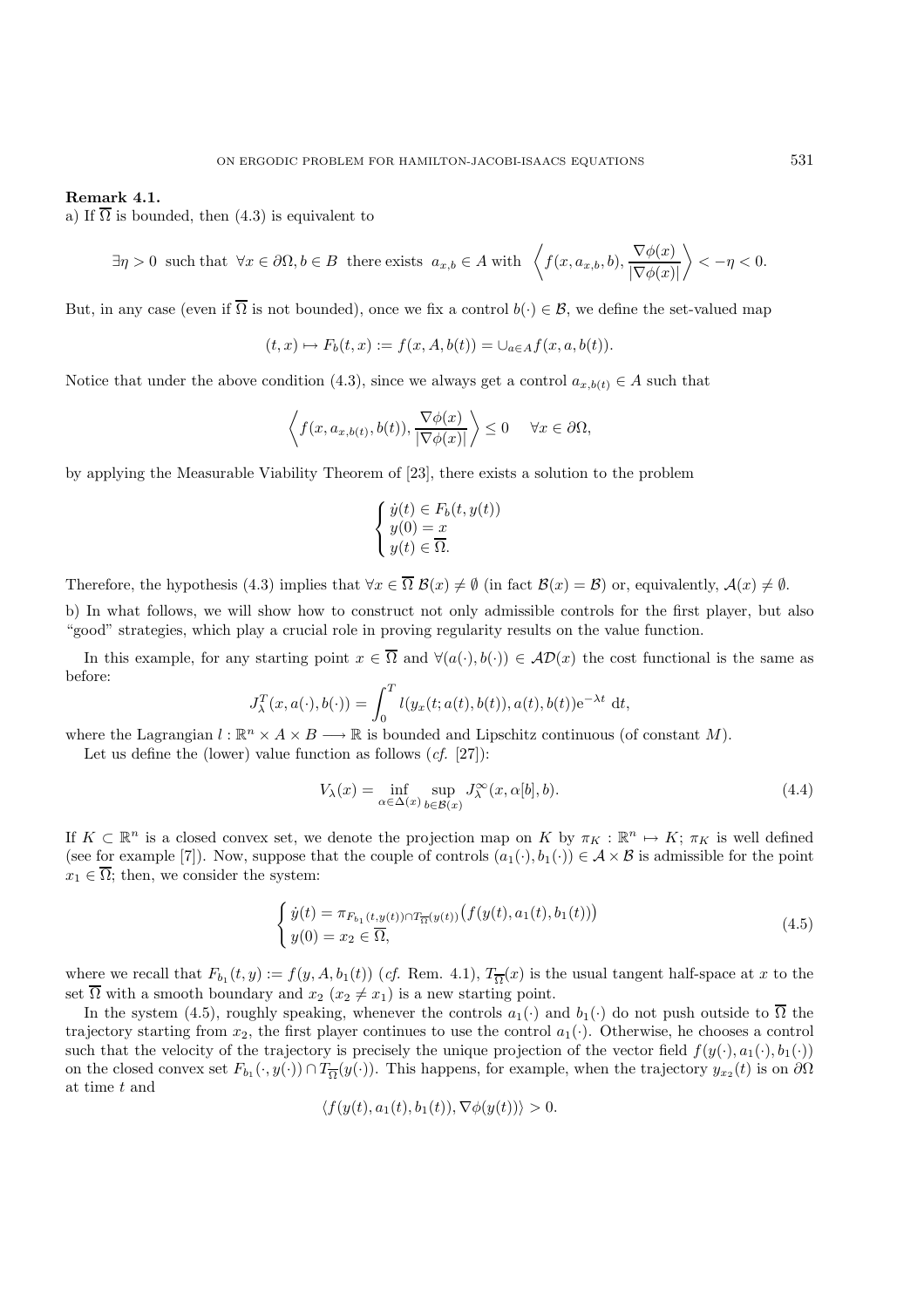Thanks to the injectivity of  $f_1$ , there exists only one control  $\bar{a}(t, x) \in A$  such that

$$
f(x,\bar{a}(t,x),b_1(t)) = \pi_{F_{b_1}(t,x)\cap T_{\overline{\Omega}}(x)}(f(x,a_1(t),b_1(t))).
$$

In the following four lemmas, we just adapt some arguments developed in [12] to our case; we recall that, in the article [12], the dynamics are given by a function of the following kind:  $f(x, a, b) = \{g(x_1, a)\}\times \{h(x_2, b)\}\$ where  $(x_1, x_2) = x$ ,  $x_1 \in \mathbb{R}^{n_1}$  and  $x_2 \in \mathbb{R}^{n_2}$  with  $n_1 + n_2 = n$ . Actually, what we need is to extend the approach of [12] to vector fields depending also on time. Here, we write the proofs with essential modifications in short. We refer the reader to [12] for further details.

**Lemma 4.2.** *Assume (4.1) and (4.3). Then, for any starting point*  $x \in \overline{\Omega}$  *system (4.5) admits solutions.* 

*Proof.* System (4.5) is equivalent to system

$$
\begin{cases}\n\dot{y}(t) \in \tilde{F}(t, y(t)) \\
y(t) \in \overline{\Omega} \\
y(0) = x_2 \in \overline{\Omega},\n\end{cases} \tag{4.6}
$$

where

$$
\tilde{F}(t,x) := \begin{cases}\n f(x, a_1(t), b_1(t)) \text{ if } x \in \text{Int}(\Omega) \\
 \overline{\text{co}}\left\{f(x, a_1(t), b_1(t)); f(x, \bar{a}(t, x), b_1(t))\right\} \text{ if } y \in \partial\Omega\n \end{cases}
$$

(here, if  $Y \subset \mathbb{R}^n$ , then  $\overline{co} Y$  denotes the closed convex hull of Y). The set-valued function  $(t, x) \mapsto \tilde{F}(t, x)$ is upper semicontinuous with respect to x and measurable with respect to t. Therefore, by the Measurable Viability theorem of [23], we obtain that system (4.6) admits solutions for any starting point  $x_2 \in \overline{\Omega}$ .

An immediate consequence is the following corollary.

**Corollary 4.3.** *For any*  $x \in \overline{\Omega}$  *we have*  $\mathcal{B}(x) \equiv \mathcal{B}$  *and*  $\forall b(\cdot) \in \mathcal{B}$  *we get*  $(a(\cdot), b(\cdot)) \in \mathcal{AD}(x)$  *by choosing*  $a(\cdot)$ *such that*

$$
f(x, a(t), b(t)) = \pi_{F_b(t,x) \cap T_{\overline{\Omega}}(x)}(f(x, a_1(t), b(t))).
$$

*Proof.* Take  $b(\cdot) \in \mathcal{B}$ . For all  $x \in \overline{\Omega}$ , consider system (4.5) with  $b_1(\cdot) = b(\cdot)$ ,  $x_2 = x$  and any  $a_1(\cdot) \in \mathcal{A}$ . Then, system (4.5) admits solutions and, by choosing the control  $a(\cdot)$  that realizes the projection in (4.5), permits us to get also an admissible couple of controls  $(a(\cdot), b(\cdot)) \in \mathcal{AD}(x)$ .

The following lemma provides the crucial estimate on controls.

**Lemma 4.4.** *Under assumptions (4.1) and (4.3), there exists a positive constant*  $\hat{C}$  *such that for any*  $x_1, x_2 \in \overline{\Omega}$ *, for any admissible couple of admissible controls*  $(a_1(\cdot), b_1(\cdot)) \in AD(x_1)$ *, it is possible to find an admissible control*  $a_2(\cdot) \in \mathcal{A}(x_2)$ , which is admissible with the same control  $b_1(\cdot) \in \mathcal{B}(x_1)$  and

$$
\int_0^t |a_1(s) - a_2(s)| \, ds \leq \left( |x_1 - x_2| + \int_0^t |y_{x_1}(t; a_1, b_1)(s) - y_{x_2}(t; a_2, b_1)(s)| \, ds \right).
$$

The long proof is exactly as in [12], to which we refer the reader; we only underline the fact that  $a_2(\cdot)$  is so that it realizes the projection in system (4.5).

**Lemma 4.5.** *Assume that (4.1) and (4.3) hold true. Then, there exists some positive*  $K_0$  *such that for any*  $x_1, x_2 \in \overline{\Omega}$ , for any couple of admissible controls  $(a_1(\cdot), b_1(\cdot)) \in \mathcal{AD}(x_1)$ , it is possible to find a control  $a_2(\cdot) \in$  $\mathcal{A}(x_2)$ *, which is admissible with the same control*  $b_1(\cdot) \in \mathcal{B}(x_1)$ *, such that*  $\forall t \geq 0$  *we have* 

$$
|y_{x_1}(t; a_1, b_1) - y_{x_2}(t; a_2, b_1)| + \int_0^t |a_1(s) - a_2(s)| \, ds \le K_0 |x_1 - x_2| e^{K_0 t}.
$$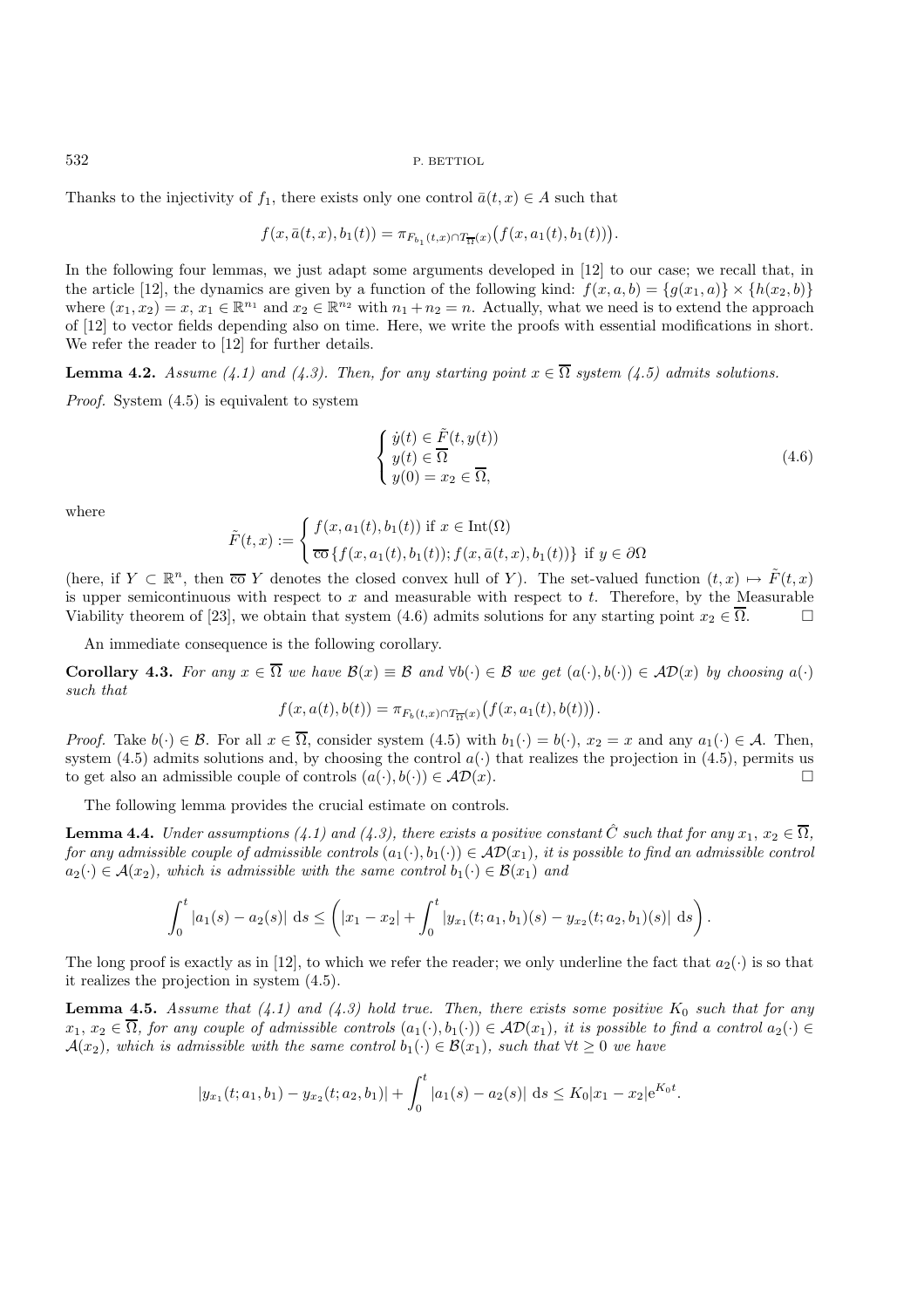*Proof.* By the construction of the trajectories, we get

$$
|y_{x_1}(t; a_1, b_1) - y_{x_2}(t; a_2, b_1)| \le |x_1 - x_2| + \int_0^t |f(y_{x_1}(s), a_1(s), b_1(s)) - f(y_{x_2}(s), a_2(s), b_1(s))| ds
$$
  

$$
\le |x_1 - x_2| + M \int_0^t |a_1(s) - a_2(s)| ds + M(C_A + C_B + 1) \int_0^t |y_{x_1}(s) - y_{x_2}(s)| ds,
$$

where  $C_A := \max_{a \in A} |a|$  and  $C_B := \max_{b \in B} |b|$ .

But, using the previous Lemma 4.5 and a suitable selection argument, we obtain the same estimate also by suitably choosing admissible strategies for the first player.

**Lemma 4.6.** *Assume* (4.1) and (4.3). Then, there exist a positive real number  $K_0$  such that for any  $x_1, x_2 \in \overline{\Omega}$ and  $\forall t \geq 0$  and for any strategy  $\alpha_1 \in \Delta(x_1)$ , there is a nonanticipative strategy  $\alpha_2 : \mathcal{B}(x_2) \longrightarrow \mathcal{A}(x_2)$  with the *following property: for any*  $b(\cdot) \in \mathcal{B}(x_2)$  *we have* 

$$
|y_{x_1}(t;\alpha_1[b],b)-y_{x_2}(t;\alpha_2[b],b)|+\int_0^t|\alpha_1[b](s)-\alpha_2[b](s)|\,\mathrm{d} s\leq K_0|x_1-x_2|e^{K_0t}.
$$

*Proof.* For any  $(a_1(\cdot), b(\cdot)) \in \mathcal{AD}(x_1)$ , we can find a control  $a_2(\cdot) \in \mathcal{A}(x_2)$  such that the following system is satisfied

$$
\begin{cases}\n\dot{y}(t) = f(y(t), a(t), b(t)) = \pi_{F_b(t, y(t)) \cap T_{\overline{\Omega}}(y(t))} \big(f(y(t), a_1(t), b(t))\big) \\
y(0) = x_2 \in \overline{\Omega}.\n\end{cases} \tag{4.7}
$$

Let us consider the set-valued map  $\Sigma : \mathcal{AD}(x_1) \longrightarrow \mathcal{A}(x_2)$  defined by:

$$
\Sigma(a_1(\cdot), b(\cdot)) := \{a_2(\cdot) \in \mathcal{A}(x_2) \mid (4.7)
$$
 is satisfied\}

This set-valued map is nonexpansive with nonempty (\*)-closed values (in the sense of [15]), and, hence, by the Plaskacz Lemma (see Lem. 2.7 of [15]) it turns out that there exists a nonanticipative selection  $\alpha$  with the following property:  $\alpha(a_1(\cdot), b(\cdot)) \in \Sigma(a_1(\cdot), b(\cdot))$  for any  $(a_1(\cdot), b(\cdot)) \in \mathcal{AD}(x_1)$ . We recall that  $\forall b(\cdot) \in \mathcal{B}$  there exists a control  $a_1(\cdot) \in \mathcal{A}(x_1)$  such that  $(a_1(\cdot), b(\cdot)) \in \mathcal{AD}(x_1)$  (see Rem. 4.1 and Cor. 4.3). For all  $b(\cdot) \in \mathcal{B}$ we set  $\alpha_2[b] := \alpha(\alpha_1[b], b)$ . Notice that  $\alpha_2$  belongs to  $\Delta(x_2)$  since  $\alpha_1$  and  $\alpha$  are nonanticipative: indeed, if  $b_1(\cdot) = b_2(\cdot)$  on  $[0, t]$  then  $\alpha_1[b_1(\cdot)] = \alpha_1[b_2(\cdot)]$  on  $[0, t]$  and so  $\alpha_2[b_1(\cdot)] = \alpha_2[b_2(\cdot)]$  on  $[0, t]$ .

Finally, we just apply the previous Lemma 4.5 with  $a_1(\cdot) = \alpha_1[b(\cdot)](\cdot)$  and  $a_2(\cdot) = \alpha_2[b(\cdot)](\cdot)$ .

#### 4.2. **Regularity of the value function**

We recall that for the (lower) value function  $V_{\lambda}$ , defined in (4.4), the Dynamic Programming Principle holds. The statement, we use, is a slightly different version of the Koike's one in [27]: we need to adapt it to our problem. The proof is quite the same (see, for instance, [11]).

**Lemma 4.7.** *For any*  $x \in \overline{\Omega}$  *and*  $T > 0$ *, we have* 

$$
V_{\lambda}(x) = \inf_{\alpha \in \Delta(x)} \sup_{b \in \mathcal{B}} \left\{ \int_0^T l(y_x(t; \alpha[b](t), b(t))) e^{-\lambda t} dt + e^{-\lambda T} V_{\lambda}(y_x(T; \alpha[b], b)) \right\}.
$$
 (4.8)

We get an Hölder estimate of the term  $\lambda V_{\lambda}(x)$  similarly as in Lemma 3.1; however, here, we have to be careful in the choice of the admissible strategies and controls..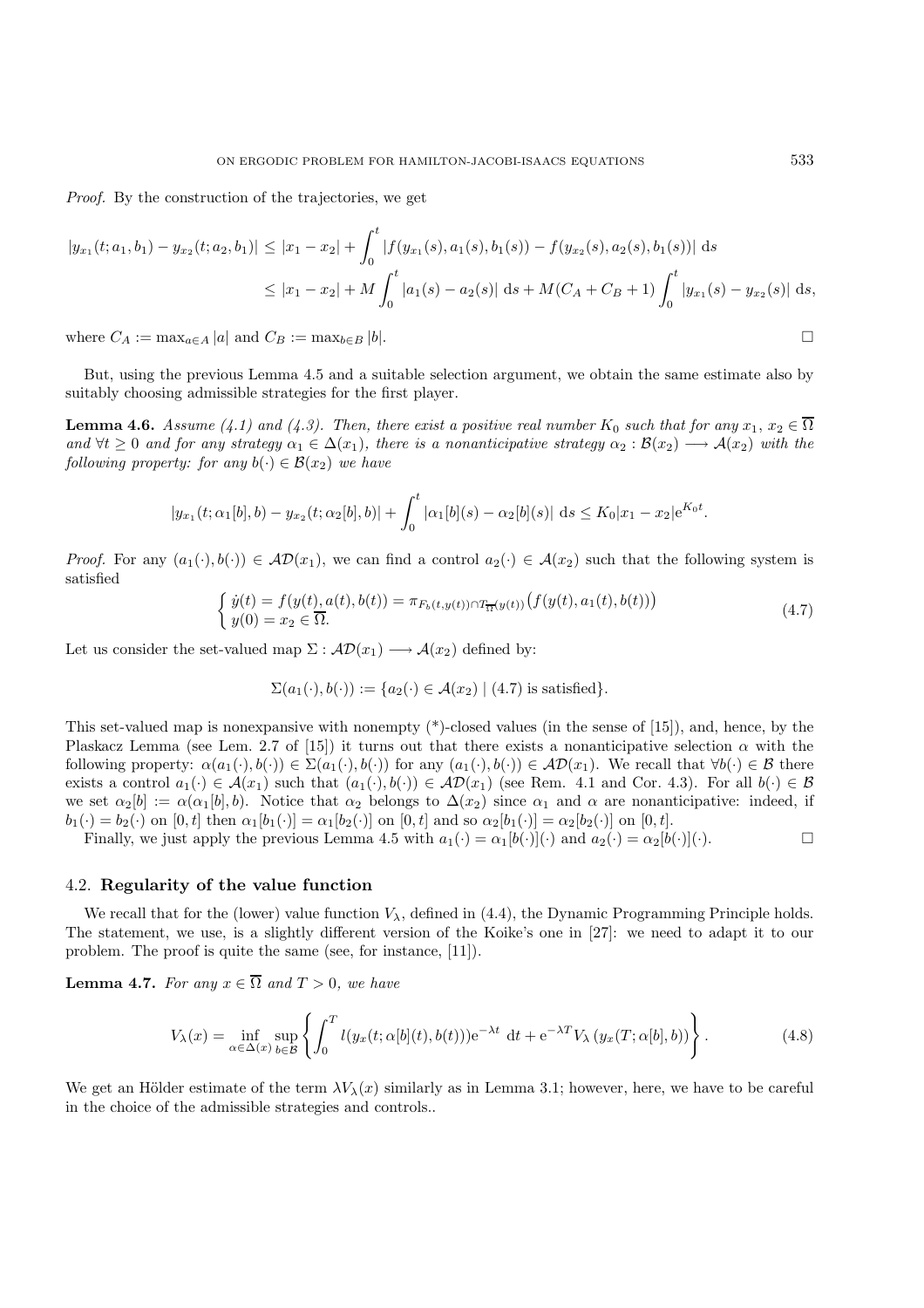**Proposition 4.8** (Hölder continuity). *Assume* (4.1) and (4.3). For any  $\lambda > 0$ ,  $\lambda < K_0$ , we have the following *estimate*

$$
|\lambda V_{\lambda}(x_1) - \lambda V_{\lambda}(x_2)| \leq \tilde{M}|x_1 - x_2|^{\frac{\lambda}{K_0}} \qquad \forall x_1, x_2 \in \overline{\Omega}
$$
\n(4.9)

*where the constant*  $\tilde{M} > 0$  *does not depend on*  $\lambda$ *.* 

*Proof.* By the Dynamic Programming Principle (Lem. 4.7) we have that  $\forall T > 0$   $\forall x_1 \in \overline{\Omega}$ :

$$
V_{\lambda}(x_1) = \inf_{\alpha \in \Delta(x_1)} \sup_{b \in \mathcal{B}} \left\{ \int_0^T l(y_{x_1}(t; \alpha[b](t), b(t))) e^{-\lambda t} dt + e^{-\lambda T} V_{\lambda}(y_{x_1}(T; \alpha[b], b)) \right\}.
$$

Hence for any  $\epsilon > 0$  there exists a strategy  $\alpha_1 : \mathcal{B}(x_1) \longrightarrow \mathcal{A}(x_1)$  such that

$$
V_{\lambda}(x_1) + \epsilon \ge \sup_{b \in \mathcal{B}} \left\{ \int_0^T l(y_{x_1}(t; \alpha_1[b](t), b(t))) e^{-\lambda t} dt + e^{-\lambda T} V_{\lambda}(y_{x_1}(T; \alpha_1[b], b)) \right\}.
$$
 (4.10)

By applying the strategy  $\alpha_2 : \mathcal{B}(x_2) = \mathcal{B} \longrightarrow \mathcal{A}(x_2)$  of Lemma 4.6 we have

$$
V_{\lambda}(x_2) \le \sup_{b \in \mathcal{B}} \left\{ \int_0^T l(y_{x_2}(t; \alpha_2[b](t), b(t))) e^{-\lambda t} dt + e^{-\lambda T} V_{\lambda}(y_{x_2}(T; \alpha_2[b], b)) \right\}
$$

and  $\forall \epsilon > 0 \exists b_2(\cdot) \in \mathcal{B}$  such that

$$
V_{\lambda}(x_2) - \epsilon \leq \left\{ \int_0^T l(y_{x_2}(t; \alpha_2[b_2](t), b_2(t))) e^{-\lambda t} dt + e^{-\lambda T} V_{\lambda} (y_{x_2}(T; \alpha_2[b_2], b_2)) \right\}.
$$

On the other hand, using  $b_2(\cdot) \in \mathcal{B}$  in (4.10), we have

$$
V_{\lambda}(x_1) + \epsilon \ge \int_0^T l(y_{x_1}(t; \alpha_1[b_2](t), b_2(t))) e^{-\lambda t} dt + e^{-\lambda T} V_{\lambda} (y_{x_1}(T; \alpha_1[b_2], b_2)).
$$

Finally, we obtain

$$
\lambda V_{\lambda}(x_2) - \lambda V_{\lambda}(x_1) - 2\lambda \varepsilon \leq \lambda \int_0^T \left[ l(y_{x_2}(t; \alpha_2[b_2](t), b_2(t))) - l(y_{x_1}(t; \alpha_1[b_2](t), b_2(t))] \right] e^{-\lambda t} dt + 2M e^{-\lambda T}
$$

and, so

$$
\lambda V_{\lambda}(x_2) - \lambda V_{\lambda}(x_1) \le 2\lambda \varepsilon + \lambda M K_0 e^{K_0 T} \frac{1 + K_0}{K_0 - \lambda} |x_2 - x_1| + 2M e^{-\lambda T}.
$$

The conclusion of the proof is exactly as in Lemma 3.1.  $\Box$ 

#### 4.3. **The asymptotic behavior**

In this section, treating a state constrained problem, we have to be more precise with the concept of approximate controllability by specifying the choice of the strategy of the first player; moreover, we consider a stronger condition than before: the time  $T(\cdot)$  does not depend on the control  $b(\cdot)$ .

Finally, we recall that in this subsection  $\overline{\Omega}$  is a bounded connected subset of  $\mathbb{R}^n$  with property (4.1).

**Definition 4.9** (approximate controllability with state constraints). A point  $x \in \overline{\Omega}$  is strong approximately controllable by the first player to a point  $z \in \overline{\Omega}$  with the estimate  $\delta(\varepsilon; x, z)$ , if for any  $\varepsilon > 0$  fixed there exists a strategy of the first player,  $\tilde{\alpha} \in \Delta(x)$ , and a time  $T(\varepsilon; x, z, \tilde{\alpha}) \geq 0$  such that  $\forall b(\cdot) \in \mathcal{B}(x)$  we have

$$
|y_x(T(\varepsilon; x, z, \tilde{\alpha})) - z| < \varepsilon, \qquad T(\varepsilon; x, z, \tilde{\alpha}) \leq \delta(\varepsilon; x, z).
$$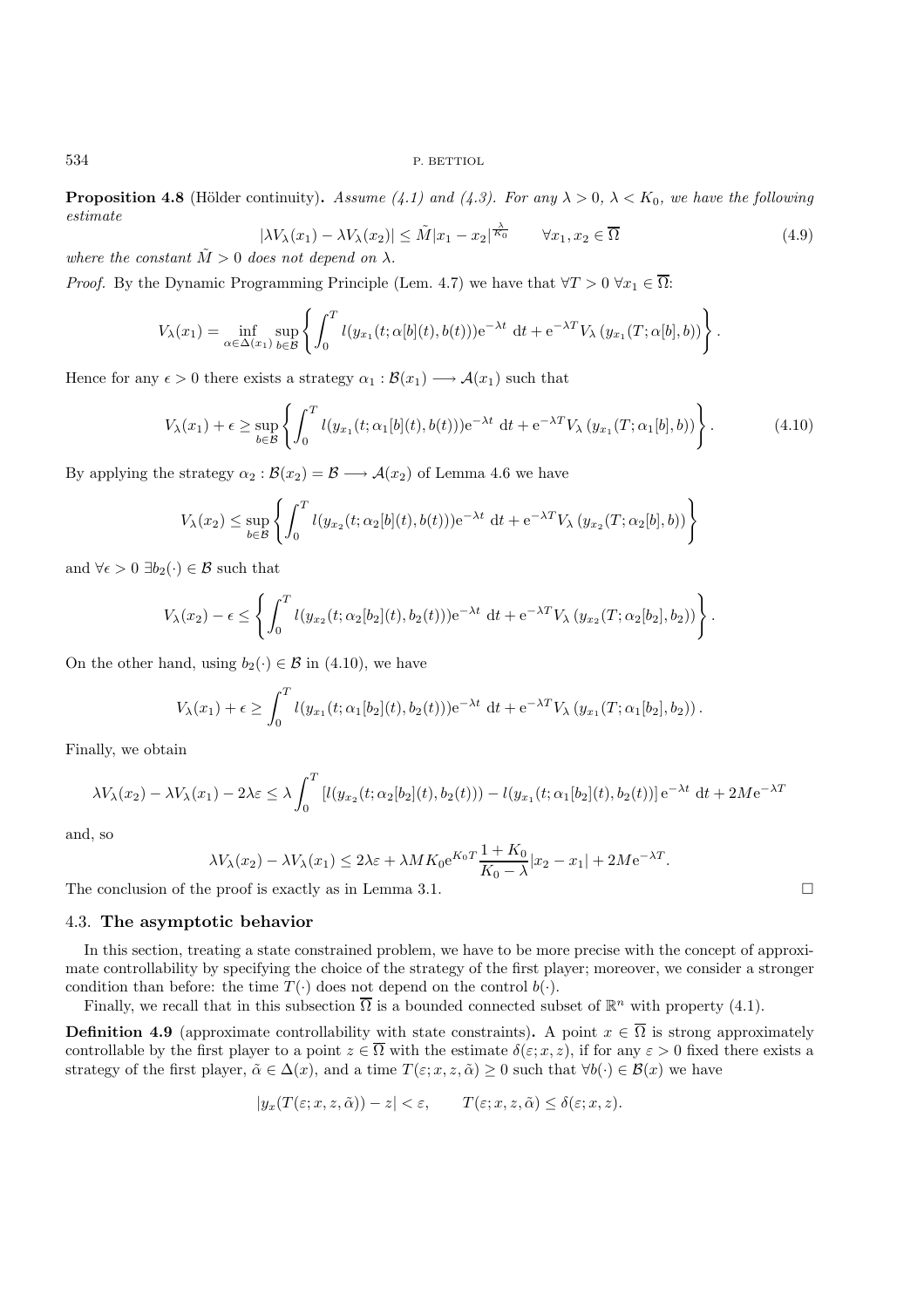For any  $(x, b) \in \overline{\Omega} \times B$  we define the following subsets:

$$
A(x, b) := \{ a \in A \mid \exists r > 0 \text{ s.t. } y_z(t, a, b) \in \overline{\Omega} \text{ for } t \in [0, r] \text{ and } z \in \overline{\Omega} \cap B(x, r) \}
$$

and

$$
F_{-}(x,b) := \text{co}\left\{f(x,a,b) \,|\, a \in A(x,b)\right\},\,
$$

namely,  $F_-(x, b)$  is the convex hull of the set  $f(x, A(x, b), b)$ .

Let us introduce a new assumption (*cf.* [27]):

$$
\begin{cases}\n\text{There are } r, s > 0 \text{ such that, if } \hat{b} \in B \text{ and } b(\cdot) \in \mathcal{B} \text{ satisfy} \\
|b(t) - \hat{b}| < r \ a.e. \text{ on } [0, s], \text{ and } x \in \partial\Omega, \text{ then} \\
A(x, \hat{b}) \neq \emptyset \text{ and } y_x(t, a, b(\cdot)) \in \overline{\Omega} \text{ for } t \in [0, s] \text{ and } a \in A(x, \hat{b}).\n\end{cases} \tag{4.11}
$$

Notice that under conditions (4.1) and (4.3) of Section 4.1 we get  $a_{x,b} \in A(x,b)$  and, therefore,  $A(x,b) \neq \emptyset$  for all  $(x, b) \in \overline{\Omega} \times B$ .

Suppose that condition (4.11) holds true, then the (lower) value function  $V_{\lambda}$  defined in (4.4) is a viscosity solution to the following HJI equation (*cf.* [27])

$$
\lambda u_{\lambda} + \mathcal{H}(x, Du_{\lambda}) = 0, \qquad (4.12)
$$

where

$$
\mathcal{H}(x,p) := \min_{b \in B} \max_{a \in A(x,b)} \{-f(x,a,b) \cdot p - l(x,a,b)\}.
$$

Moreover, if also the following assumption holds true

$$
\inf_{x \partial \Omega, b \in B} \left\{ \xi \mid \xi \in F_-(x, b) \right\} > 0 \tag{4.13}
$$

then we obtain a Comparison Theorem (see [27]), thus  $V_{\lambda}$  is the unique viscosity solution of (4.12). Since by Proposition 4.7 the (lower) value function  $V_\lambda$  is such that  $\forall x, z \in \overline{\Omega}$ 

$$
|\lambda V_{\lambda}(x) - \lambda V_{\lambda}(z)| \le M^* |x - z|^{\frac{\lambda}{\lambda^*}}
$$
\n(4.14)

for some positive constants  $\lambda^*$  and  $M^*$ , then, analogously to Theorem 3.6, we get an ergodicity result.

**Theorem 4.10** (ergodicity for state constraints)**.** *Suppose that (4.1), (4.3), (4.11) and (4.13) hold true and that the system (4.2) is strong uniformly approximately controllable by the first player. Then, the differential game is ergodic; namely,*  $\lambda V_{\lambda}(x)$  *converges uniformly to a (unique) constant as*  $\lambda \to 0^+$ .

## 5. The Abelian-Tauberian problem

Finally, we point out the fact that it is possible to obtain a result that gives equivalent characterizations of the notion of ergodicity. It was proved by [6] for the optimal control problem by using the Dynamic Programming Principle (*cf.* also [4, 8]). For the Neumann B.C., in particular, we refer to the article of P.L. Lions [30]. Successively, in [2] (see also [1]) Alvarez and Bardi give a proof which is valid in the periodic case for an arbitrary Hamiltonian only using the comparison principle and the viscosity solutions theory.

In the following proposition, we simply show that the same arguments (with some adaptations) of the authors above can be used also for the Neumann boundary conditions. We recall that the function  $v_{\lambda}(x)$  denotes the viscosity solution of the problem

$$
\begin{cases}\n\lambda v_{\lambda} + H(x, D v_{\lambda}) = 0 & \text{in } \Omega \\
\frac{D v}{D \gamma} = 0 & \text{on } \partial \Omega.\n\end{cases}
$$
\n(5.1)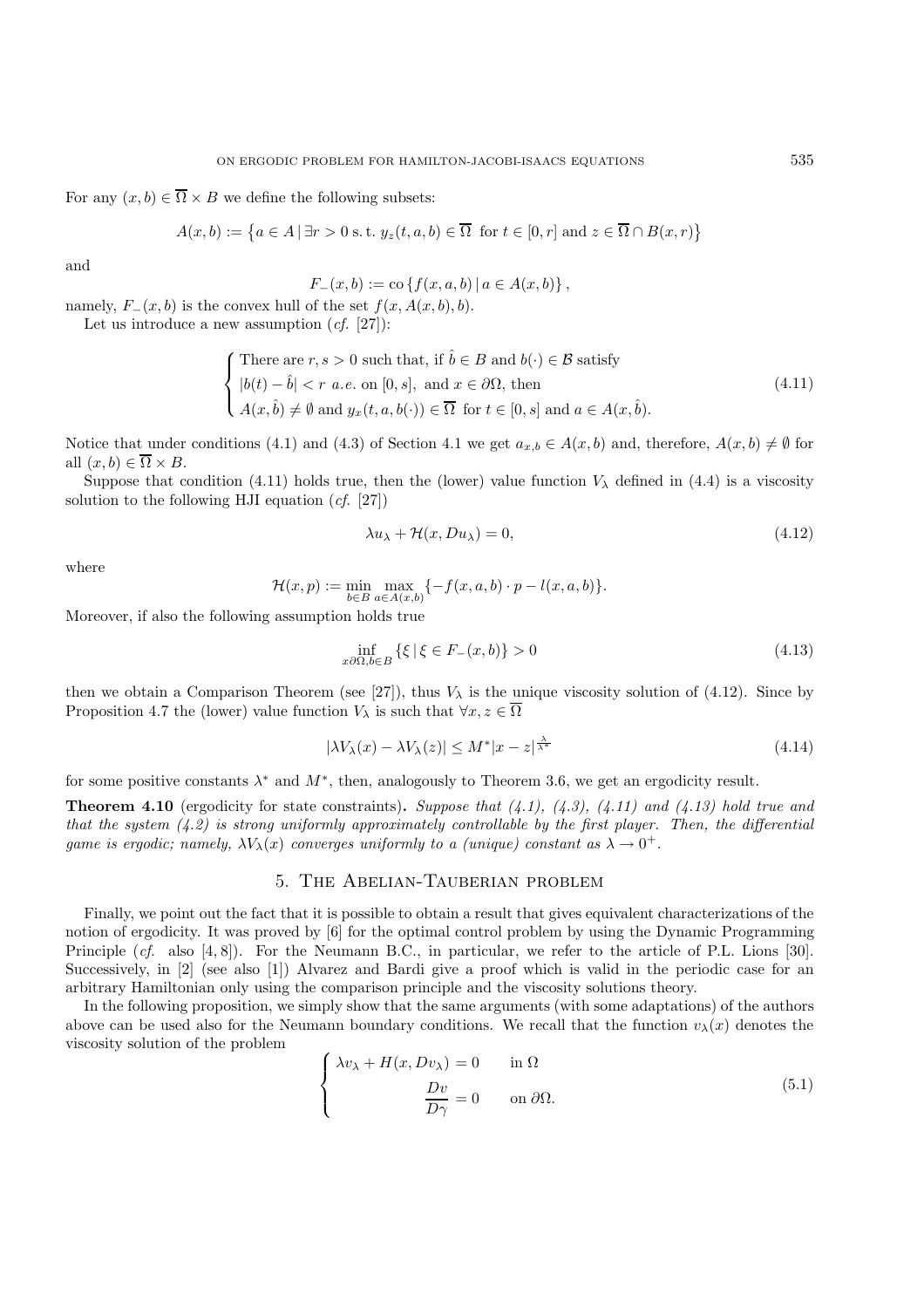Let  $v(x, t)$  be the viscosity solution of time dependent problem with Neumann B.C.:

$$
\begin{cases}\nv_t + H(x, Dv) = 0 & \text{in } \Omega \times (0, +\infty) \\
v(x, 0) = 0 & \text{in } \overline{\Omega} \\
\frac{Dv}{D\gamma} = 0 & \text{on } \Omega \times (0, +\infty),\n\end{cases}
$$
\n(5.2)

and let  $u(x)$  be the viscosity solution of the cell problem for a constant  $\chi \in \mathbb{R}$ :

$$
\begin{cases}\n\chi + H(x, Du) = 0 & \text{in } \Omega \\
\frac{Du}{D\gamma} = 0 & \text{on } \partial\Omega.\n\end{cases}
$$
\n(5.3)

Recall that in our case the Hamiltonian is given by  $H(x, p) := \min_{b \in B} \max_{a \in A} \{-f(x, a, b) \cdot p - l(x, a, b)\}.$ 

**Proposition 5.1.** *Let us suppose that one of the following conditions holds*

*a)*  $\lambda v_{\lambda}(x) \longrightarrow \chi_0$  *as*  $\lambda \longrightarrow 0^+$  *uniformly in x*;

*b*)  $\frac{1}{t}v(x,t) \longrightarrow \chi_1$  *as*  $t \longrightarrow +\infty$  *uniformly in* x;

*c)*  $\sup\{\chi \mid \exists u \text{ subsolution of } (5.3)\} = \inf\{\chi \mid \exists u \text{ supersolution of } (5.3)\}.$ 

*Then, we have that also the other assertions are true and, moreover,*

$$
\chi_0=\chi_1=\chi_2
$$

*where*  $\chi_2$  *is the constant defined by c).* 

**Remark 5.2.** Let us denote by  $\chi_I$  and  $\chi_S$  the infimum and supremum in c) of Proposition 5.1, respectively: namely,

$$
\chi_I := \inf \{ \chi \mid \exists u \text{ supersolution of (5.3)} \}
$$
  

$$
\chi_S := \sup \{ \chi \mid \exists u \text{ subsolution of (5.3)} \}.
$$

We claim that  $\chi_S \leq \chi_I$  (we use the argument of [2]). Indeed, suppose that there exists two real constant  $\mu_0, \mu_1$ and two functions  $v_0, v_1 \in \mathcal{C}(\overline{\Omega})$  such that  $\mu_0 < \mu_1, v_1$  is a subsolution of (5.3) corresponding to  $\mu_1$  and  $v_0$  is a supersolution of (5.3) corresponding to  $\mu_0$ . Since  $v_0$  and  $v_1$  are defined up to a constant and  $\overline{\Omega}$  is a compact set, then we may assume that  $v_0 < v_1$ . By applying the same comparison argument of Theorem 3.6 (see the part of the proof dealing with the uniqueness of the constant  $\chi_0$ ), we get that  $v_1 \le v_0$ , reaching a contradiction. Thus, we have  $\chi_S \leq \chi_I$ .

*Proof of Proposition 5.1.* a)  $\Rightarrow$  b). Here we use the representation formula of the viscosity solutions of (5.1) and (5.2) (see [30] and *cf.* [4]):

$$
v_{\lambda}(x) := \inf_{\alpha \in \Delta} \sup_{b \in \mathcal{B}} \int_0^{\infty} l(y_x(s), \alpha[b](s), b(s)) e^{-\lambda s} ds \qquad \lambda > 0, \ x \in \overline{\Omega}
$$

and

$$
v(x,t) := \inf_{\alpha \in \Delta} \sup_{b \in \mathcal{B}} \int_0^t l(y_x(s), \alpha[b](s), b(s)) \, ds \qquad t \ge 0 \, x \in \overline{\Omega}.
$$

Recall that by assumptions (2.1) M is an upper bound for  $|f(x, a, b)|$ . Let  $\epsilon > 0$  be an arbitrary small (fixed) number. Take  $T > 0$  and let us chose  $\lambda = \frac{\epsilon}{T}$ . For any  $x \in \overline{\Omega}$ , by using the Dynamic Programming Principle,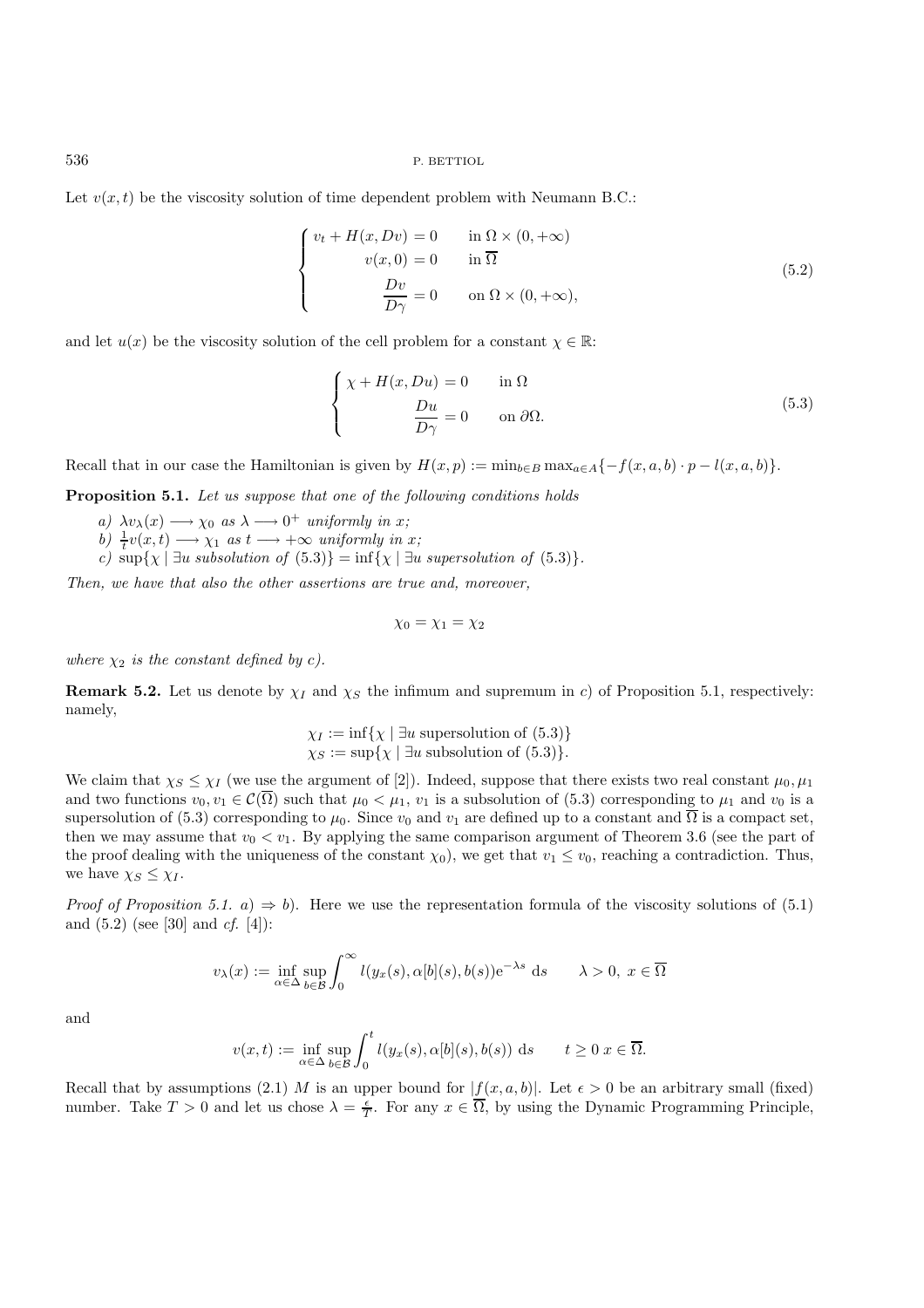we get

$$
\lambda v_{\lambda}(x) = \inf_{\alpha \in \Delta} \sup_{b \in \mathcal{B}} \left\{ \lambda \int_0^T l(y_x(s), \alpha[b](s), b(s)) e^{-\lambda s} ds + \lambda e^{-\lambda T} v_{\lambda}(y_x(T)) \right\}
$$
  

$$
= \inf_{\alpha \in \Delta} \sup_{b \in \mathcal{B}} \left\{ \frac{\epsilon}{T} \int_0^T l(y_x(s), \alpha[b](s), b(s)) ds + \frac{\epsilon}{T} e^{-\epsilon} v_{\lambda}(y_x(T)) \right\}
$$
  

$$
+ \frac{\epsilon}{T} \int_0^T (e^{-\lambda s} - 1) l(y_x(s), \alpha[b](s), b(s)) ds + \frac{\epsilon}{T} e^{-\epsilon} v_{\lambda}(y_x(T)) \right\}
$$

and, so, dividing by  $\epsilon$  in the equality above, we get

 $\overline{\phantom{a}}$  $\overline{\phantom{a}}$  $\overline{\phantom{a}}$  $\mathcal{L}$ 

$$
\frac{\lambda}{\epsilon}v_{\lambda}(x) = \inf_{\alpha \in \Delta} \sup_{b \in \mathcal{B}} \left\{ \frac{\epsilon}{T} \int_0^T l(y_x(s), \alpha[b](s), b(s)) \, ds + \frac{1}{T} \int_0^T (e^{-\lambda s} - 1) l(y_x(s), \alpha[b](s), b(s)) \, ds + \frac{1}{\epsilon} \lambda e^{-\epsilon} v_{\lambda}(y_x(T)) \right\}.
$$

Now, notice that

$$
\left|\frac{1}{T}\int_0^T (e^{-\lambda s}-1)l(y_x(s),\alpha[b](s),b(s))\ ds\right|\leq \frac{M}{\epsilon}(1-\epsilon-e^{-\epsilon}),
$$

and therefore sending  $T \to +\infty$ , by the uniform convergence of  $\lambda v_\lambda$  to  $\chi_0$  as  $\lambda \to 0^+$ , we have

$$
-\frac{M}{\epsilon}(1-\epsilon-e^{-\epsilon}) \le \liminf_{T \to +\infty} \left| \frac{1}{T}v(x,T) - \frac{1-e^{-\epsilon}}{\epsilon} \chi_0 \right| \le \limsup_{T \to +\infty} \left| \frac{1}{T}v(x,T) - \frac{1-e^{-\epsilon}}{\epsilon} \chi_0 \right| \le \frac{M}{\epsilon}(1-\epsilon-e^{-\epsilon}).
$$

Letting  $\epsilon$  go to  $0^+$  we obtain c) with  $\chi_1 = \chi_0$ .

 $b) \Rightarrow c$ . We just follow the argument for a construction of a suitable viscosity subsolution (and supersolution) that is given in [2]: actually, what we have to check here is that the Neumann boundary conditions are satisfied for such a function. Choose an arbitrary  $\chi$  such that  $\chi < \chi_1$ . Let us consider a smooth function  $h : [0, +\infty) \longrightarrow \mathbb{R}$ such that

$$
\begin{cases} h(0) = 0, \ h'(t) \ge \chi \ \forall t \ge 0, \\ \inf_{x \in \overline{\Omega}} v(x, t) > h(t) \text{ for some } t > 0, \\ \sup_{x \in \overline{\Omega}} v(x, t) < h(t) \text{ for } t \text{ large enough.} \end{cases}
$$

The function

$$
w(x) := \sup_{t \ge 0} \{v(x, t) - h(t)\}
$$

is well defined and continuous, moreover, there exists a compact set  $K \subset (0, +\infty)$  such that  $\forall x \in \overline{\Omega} \; \exists t_x \in K$ with the following property:

$$
w(x) = v(x, t_x) - h(t_x) = \sup_{t \in K} \{v(x, t) - h(t)\}.
$$

It turns out that  $w(x)$  is a viscosity subsolution of  $\chi + H(x, Dw(x)) = 0$  in  $\Omega$  (see [2] for the details). As far as the boundary conditions are concerned, if  $x_0$  is a local minimum for  $w(x) - \phi(x)$  where  $\phi$  is a smooth test function, then we get that  $(x_0, t_{x_0})$  is a local maximum for

$$
v(x,t) - (h(t) + \phi(x)),
$$

where, now,  $h(t) + \phi(x)$  is the new test function. Indeed, for any  $(x, t)$  close to  $(x_0, t_{x_0})$  we have

$$
v(x_0, t_{x_0}) - h(t_{x_0}) - \phi(x_0) \ge v(x, t_x) - h(t_x) - \phi(x) \ge v(x, t) - h(t) - \phi(x),
$$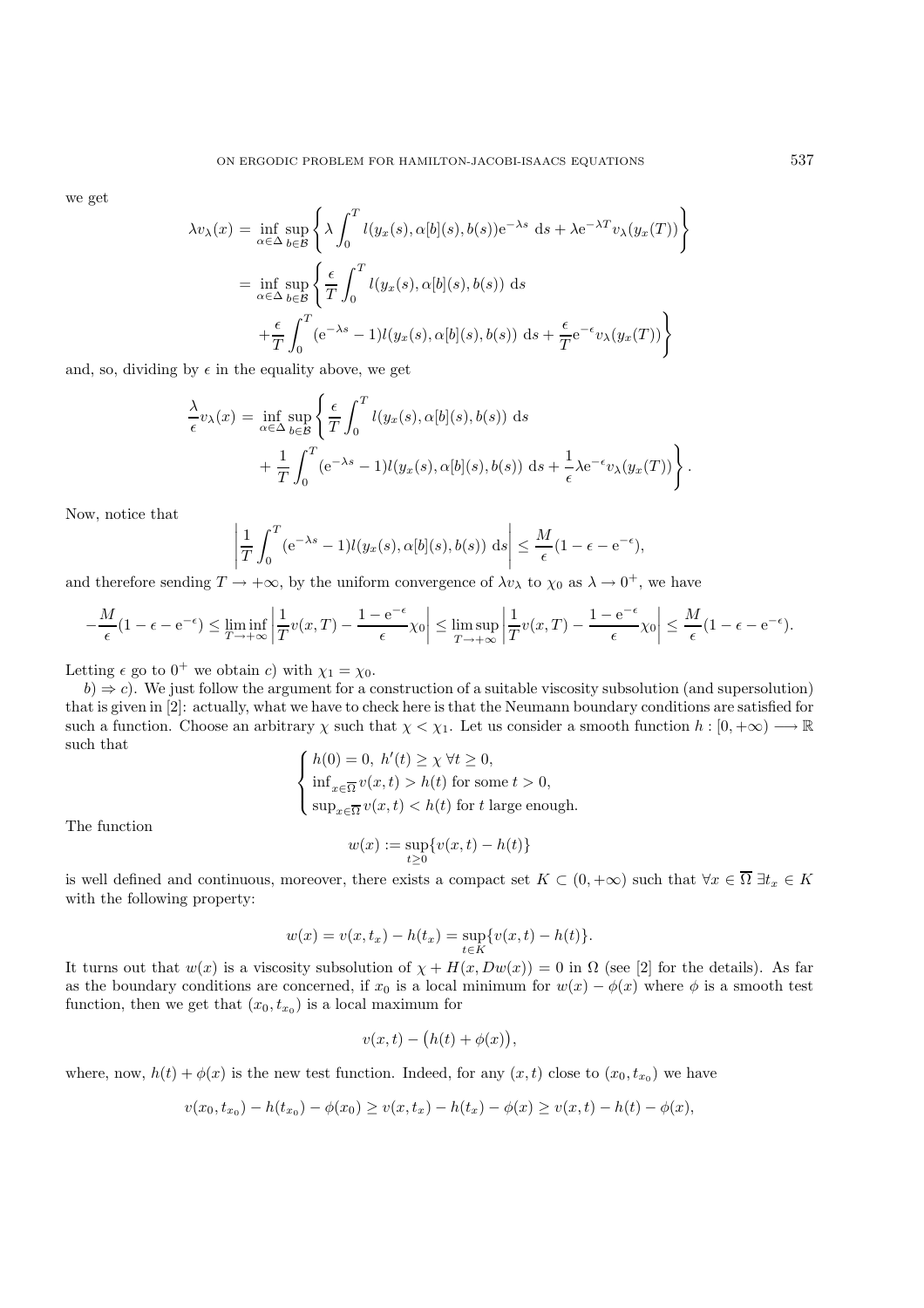by the definition of  $w(x)$  and the properties of  $h(x)$ . By hypothesis  $v(x, t)$  is the viscosity solution of (5.2), and, so, we obtain

$$
\langle D(h(t_{x_0}) + \phi(x_0)), \gamma(x_0) \rangle \ge 0
$$

and, hence,

 $\langle D(\phi(x_0)), \gamma(x_0) \rangle \geq 0.$ 

Thus,  $w(x)$  is a viscosity subsolution of (5.3) and, since  $\chi$  is an arbitrary number so that  $\chi < \chi_1$ , we obtain that  $\chi_1 \leq \chi_S$ . Similarly, one can prove that  $\chi_I \leq \chi_I$  and since  $\chi_S \leq \chi_I$  (see Rem. 5.2), then we have  $\chi_1 = \chi_I = \chi_S$ .  $c) \Rightarrow a$ ). Take a constant  $\chi$  such that v is a corresponding subsolution of (5.3); we can assume that  $v \le 0$  by subtracting a suitable constant. Setting  $w_{\lambda} := v + \frac{\chi}{\lambda}$  we have:

$$
\lambda w_{\lambda} + H(x, Dw_{\lambda}) = \lambda v + \chi + H(x, Dv) \le 0 \quad \text{on } \overline{\Omega}
$$

and, moreover, if  $x_0 \in \partial\Omega$  then  $\langle Dw_\lambda(x_0), \gamma(x_0) \rangle \geq 0$ . By using the comparison principle (see Th. 6 in [30]) we have  $\lambda w_{\lambda} \leq \lambda v_{\lambda}$ . Thus, we get  $\liminf_{\lambda \to 0} \lambda v_{\lambda} \geq \chi$  and, taking the supremum over  $\chi$ ,

$$
\liminf_{\lambda \to 0^+} \lambda v_{\lambda} \ge \chi_S.
$$

Analogously, we obtain:

$$
\limsup_{\lambda \to 0^+} \lambda v_{\lambda} \leq \chi_I
$$

and, so, by  $c$ ),

$$
\lim_{\lambda \to 0^+} \lambda v_{\lambda} = \chi_I = \chi_S.
$$

**Remark 5.3.** If we define the function  $w_\lambda(x) := v_\lambda(x) - v_\lambda(x_0)$  where  $x_0 \in \overline{\Omega}$ , then we get

$$
\lim_{\lambda_n \mapsto 0^+} w_{\lambda_n} = w_0 \qquad \text{uniformly in } \overline{\Omega}
$$

for some  $\lambda_n \to 0^+$  and  $w_0 = w_0(x)$  is a viscosity solution of

$$
\begin{cases}\n\chi_0 + H(x, Dw) = 0 & \text{in } \overline{\Omega} \\
\frac{Du}{D\gamma} = 0 & \text{on } \partial\Omega.\n\end{cases}
$$

**Remark 5.4.** As far as the state constraints B.C. is concerned, it is possible to prove an analogous equivalence between a), b) and c) of the Proposition 5.1 (with  $\chi_0 = \chi_1 = \chi_2$ ), just by using the argument of [2]. In order to prove  $a \nightharpoonup b$ ) one can the approach based on the representation formula of the viscosity solution and on the Dynamic Programming Principle as in [6] (*cf.* also [4]).

#### 6. Appendix: Estimates on the trajectories of the Skorokhod problem

The appendix is devoted to prove the estimate (3.3) on the trajectories which are solutions of system (3.2). We will follow some ideas of Lions in [29] (see also [30]).

Here, the set  $\Omega \subset \mathbb{R}^n$  is a domain (not necessarily bounded or connected) such that  $\overline{\Omega}$  satisfies the uniform exterior ball condition (see 3.1).

For simplicity of exposition, we prove the case of normal reflection:  $\gamma(x) = n(x)$  for any  $x \in \partial \Omega$  where  $n(x)$ denotes the outer unit normal of  $\partial\Omega$ . It is possible to prove that analogous results still hold when we consider the Skorokhod problem with oblique reflection, *i.e.*, when instead of the unit outward normal to the boundary,

 $\Box$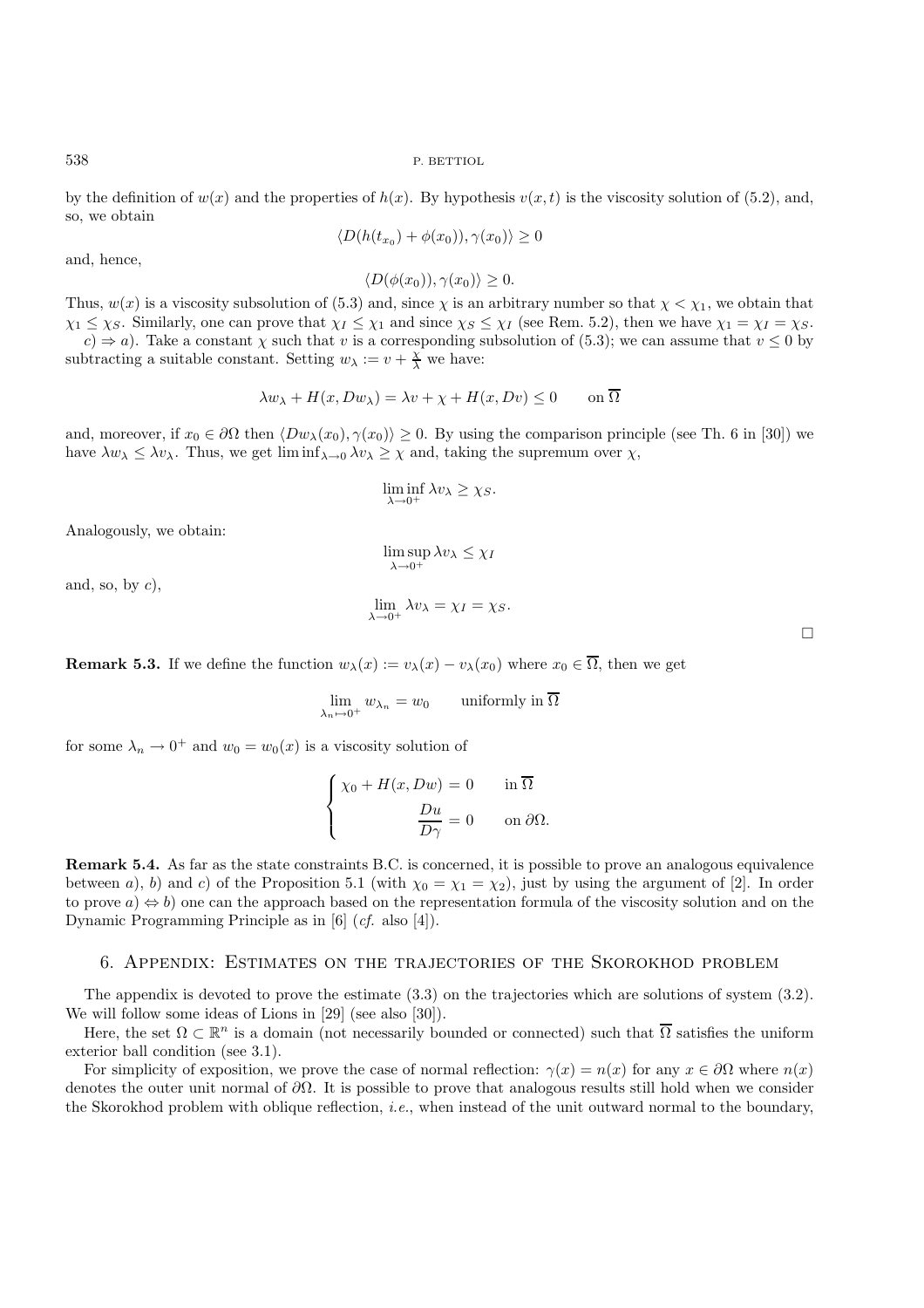$n(x) \forall x \in \partial\Omega$ , we have an oblique vector  $\gamma(x)$  with the following property: there exists  $\nu > 0$  such that  $n(x) \cdot \gamma(x) \ge \nu \,\forall x \in \partial\Omega$ . The extension to the general case is classical (*cf.* [29–31]). Let us start with a easy well-known result.

**Lemma 6.1.** *If*  $\partial\Omega \in C^1$  *and* (3.1) *holds, then i) there is a constant*  $C_0 > 0$  *such that*  $\forall x \in \partial \Omega$   $\forall y \in \overline{\Omega}$  *we have* 

$$
n(x) \cdot (x - y) + C_0 |x - y|^2 \ge 0; \tag{6.1}
$$

*ii*)  $\forall x \in \partial\Omega$ , *if* ∃*C* ≥ 0, ∃ $\xi \in \mathbb{R}^n$  *such that*  $\forall y \in \overline{\Omega}$ 

$$
\xi \cdot (x - y) + C|x - y|^2 \ge 0,
$$

*then*  $\xi = \theta n(x)$  *for some*  $\theta \geq 0$ *.* 

*Proof.* The proof is standard: see for instance [29] or [26].

**Remark 6.2.** Multiplying (6.1) by any constant  $\theta \ge 0$ , we obtain that  $\forall x \in \partial\Omega$ ,  $\forall y \in \overline{\Omega}$  and  $\forall \xi \in N(x) :=$  ${\lbrace \theta n(x) : \theta > 0 \rbrace}$  the following fundamental inequality holds

$$
\xi \cdot (x - y) + C_0 |\xi| |y - x|^2 \ge 0 \tag{6.2}
$$

where  $C_0 = \frac{1}{2r}$ .

Consider a nonempty set  $E \subset \mathbb{R}^n$ , we denote by  $dist(x, E) := \inf\{|x - y| : y \in E\}$  the distance of x from E on  $\mathbb{R}^n$ .

Let us introduce a regular function on  $\overline{\Omega}$ , that coincides with the distance from the boundary in a neighborhood of  $\partial Ω$ :

$$
\tilde{d}(x) := \psi(\text{dist}(x, \partial \Omega)),\tag{6.3}
$$

where  $\psi$  is a function in  $\mathcal{C}^{\infty}([0,\infty),\mathbb{R})$  that satisfies

$$
\begin{cases} \psi(t) = t \text{ if } 0 \leq t \leq \frac{\varepsilon_0}{2} \\ 0 \leq \psi' \leq 1, \text{ for } t \geq 0 \\ \psi' = 0 \text{ if } t \geq \varepsilon_0, \end{cases}
$$

with  $\varepsilon_0 > 0$  sufficiently small such that  $dist(x, \partial \Omega)$  is differentiable on the set

$$
\Gamma_{\varepsilon_0} := \left\{ x \in \overline{\Omega} : \text{dist}(x, \partial \Omega) < \varepsilon_0 \right\}.
$$

We get  $\psi \equiv \psi_0 \leq \varepsilon_0 \,\forall t \geq \varepsilon_0$ . We remind that the regularity of the boundary can give sufficient conditions for the required smoothness of dist(x,  $\partial\Omega$ ) (see the book [25] or [22]); for example if  $\Omega$  is bounded and  $\partial\Omega \in C^2$ then dist(x,  $\partial\Omega$ ) ∈  $\mathcal{C}^2(\Gamma_{\varepsilon_0})$  (and the uniform exterior ball condition is also satisfied).

**Lemma 6.3.** *Consider any couple of controls*  $(a(\cdot), b(\cdot)) \in A \times B$  *and let*  $(y_x(t), L_t)$  *be the solution of (3.2). Then, there exist positive constants*  $C_1$  *and*  $C_2$  *such that* 

$$
L_t \leq C_1 + C_2 t.
$$

*Proof.* Let  $\tilde{d}$  be the function defined by (6.3). We recall that  $|\nabla \tilde{d}| \leq 1$  in  $\overline{\Omega}$  and  $\tilde{d}(x) = d(x, \partial \Omega)$  in a suitable neighborhood of  $\partial\Omega$ . Just applying the fundamental theorem of calculus (we recall that the controls  $a(\cdot)$  and  $b(\cdot)$ are chosen)

$$
\tilde{d}(y_x(t)) = \tilde{d}(x) + \int_0^t f(y_x(s), a(s), b(s)) \cdot \nabla \tilde{d}(y_x(s)) ds - \int_0^t \nabla \tilde{d}(y_x(s)) \cdot n(y(s)) 1_{\partial \Omega}(y_x(s)) dL_s
$$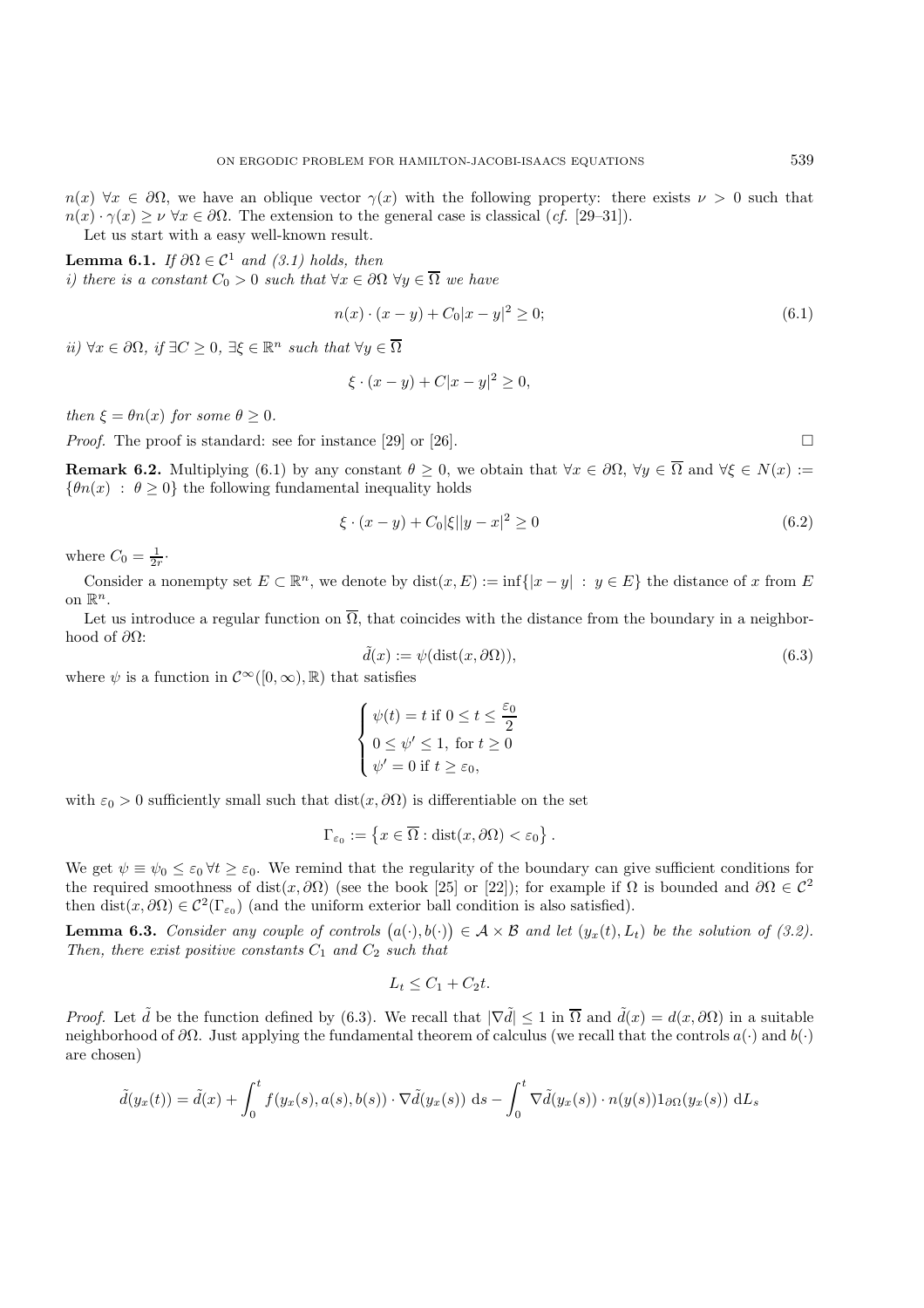and observing that  $\nabla \tilde{d}(x) = \nabla d(x) = -n(x)$  on  $\partial \Omega$ , we get:

$$
\tilde{d}(y_x(t)) = \tilde{d}(x) + \int_0^t f(y_x(s), a(s), b(s)) \cdot \nabla \tilde{d}(y_x(s)) \, ds + \int_0^t 1_{\partial \Omega}(y_x(s)) \, dL_s,
$$

and, hence,

$$
L_t = \tilde{d}(y_x(t)) - \tilde{d}(x) - \int_0^t f(y_x(s), a(s), b(s)) \cdot \nabla \tilde{d}(y_x(s)) ds.
$$

 $L_t \leq C_1 + C_2 t$ 

Finally we obtain

where  $C_1 = \varepsilon_0$  and  $C_2 = \sup |f(x, a, b) \cdot \nabla \tilde{d}(x)| = M$ .

**Lemma 6.4.** *Consider any couple of controls*  $(a(\cdot), b(\cdot)) \in A \times B$ *. Then the trajectories*  $y_x(\cdot)$  *of the Skorokhod problem (3.2) satisfy the estimate (3.3).*

*Proof.* By denoting  $L_t^x = \int_0^t 1_{\partial\Omega}(y_x(s)) dL_s$  ( $x \in \overline{\Omega}$  is the starting point) and recalling that  $(y_1-y_2) \cdot (f(y_1, a, b) - f(y_2))$  $f(y_2, a, b) \leq M |y_1 - y_2|^2$ , by the fundamental theorem of calculus we have

$$
|y_x(t) - y_z(t)|^2 e^{-2Mt - 2C_0\{L_t^x + L_t^z\}} = |x - z|^2 + 2 \int_0^t \left[ (y_x(s) - y_z(s)) \cdot (f(y_x(s), a(s), b(s))) - f(y_z(s), a(s), b(s))) e^{-2Ms - 2C_0\{L_s^x + L_s^z\}} \right] ds
$$
  

$$
-2 \int_0^t e^{-2Ms - 2C_0\{L_s^x + L_s^z\}} (y_x(s) - y_z(s)) \cdot (n(y_x(s)) dL_s^x - n(y_z(s)) dL_s^z)
$$
  

$$
-2M \int_0^t |y_x(s) - y_z(s)|^2 e^{-2Ms - 2C_0\{L_s^x + L_s^z\}} ds
$$
  

$$
-2C_0 \int_0^t |y_x(s) - y_z(s)|^2 e^{-2Ms - 2C_0\{L_s^x + L_s^z\}} \{L_s^x + L_s^z\}
$$
  

$$
\leq -2 \int_0^t e^{-2Ms - 2C_0\{L_s^x + L_s^z\}} \left[ (y_x(s) - y_z(s)) \cdot (n(y_x(s)) dL_s^x - n(y_z(s)) dL_s^z \right]
$$
  
+
$$
C_0 |y_x(s) - y_z(s)|^2 \{L_s^x + L_s^z\} \leq 0,
$$
  
(6.4)

where the last inequality is given by the property (6.2). Hence, by Lemma 6.3 and the above estimate, we obtain

$$
|y_x(t) - y_z(t)| \le |x - z| e^{Mt + C_0\{L_t^x + L_t^z\}}
$$
  
\n
$$
\le |x - z| e^{Mt + 2C_0(C_1 + C_2 t)}
$$
  
\n
$$
\le K |x - z| e^{(M + 2C_0 C_2)t},
$$
  
\nwith  $K = e^{2C_0 C_1}$ .

*Acknowledgements*. I would like to thank M. Bardi who introduced the subject to me, P. Cardaliaguet for the fruitful discussions and the referee for his precious suggestions.

#### **REFERENCES**

- [1] O. Alvarez and M. Bardi, A general convergence result for singular perturbations of fully nonlinear degenerate parabolic PDEs. University of Padova, Preprint (2002).
- [2] O. Alvarez and M. Bardi, Singular perturbations of nonlinear degenerate parabolic PDEs: a general convergence result. Arch. Rational Mech. Anal. **170** (2003) 17–61.